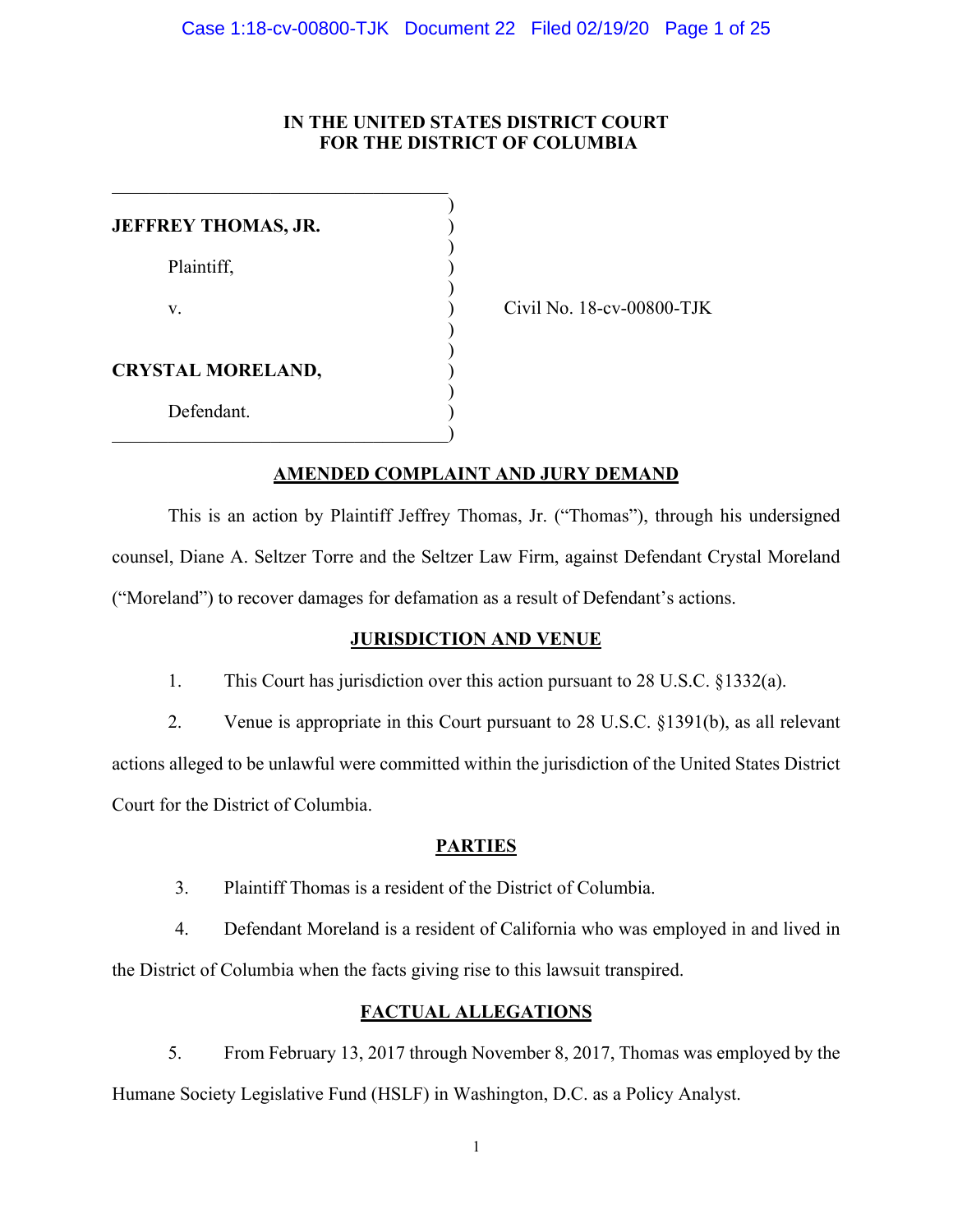#### Case 1:18-cv-00800-TJK Document 22 Filed 02/19/20 Page 2 of 25

6. At all relevant times, Moreland was employed by the Humane Society of the United States (HSUS) primarily in Washington, D.C. as Special Assistant to then-Chief Executive Officer (CEO) Wayne Pacelle and functioned as the CEO's Chief of Staff. Moreland was effectively in a supervisory role over Thomas.

7. Since approximately November 20, 2017, Moreland has been employed as the California State Director for HSUS.

8. HSLF is the lobbying affiliate of HSUS under 26 U.S.C. 501(c)(4).

9. Moreland and Thomas became acquainted through work, as HSUS and HSLF share office space in Washington, D.C.

10. On February 24, 2017, Thomas wrote Moreland about scheduling a short meeting with Mr. Pacelle on March 1, 2017. On February 28, 2017, Moreland replied with Mr. Pacelle's availability. She concluded: "Thanks so much and hope you have a great night! If you want to connect about it tomorrow in the office feel welcome to visit me and the pups any time. [smile emoji]"

11. Moreland and Thomas had occasional work-related interactions in the month of March 2017.

12. At approximately 8:15 p.m. on April 4, 2017, Moreland called Thomas at the office to ask him to email her some documents. She gave him her personal Gmail address, but he did not contact her through Gmail that night or ever.

13. During work hours on the afternoons of April 5 and 6, 2017, Moreland and Thomas engaged in two long conversations. The conversation on April 5, 2017 was approximately one to two (1-2) hours long, and the conversation on April 6, 2017 was approximately three (3) hours long. During these conversations, Moreland described her dissatisfaction with her job; her extreme state of overwork, such as working 18-20 hour days and getting 3-5 hours of sleep per night; her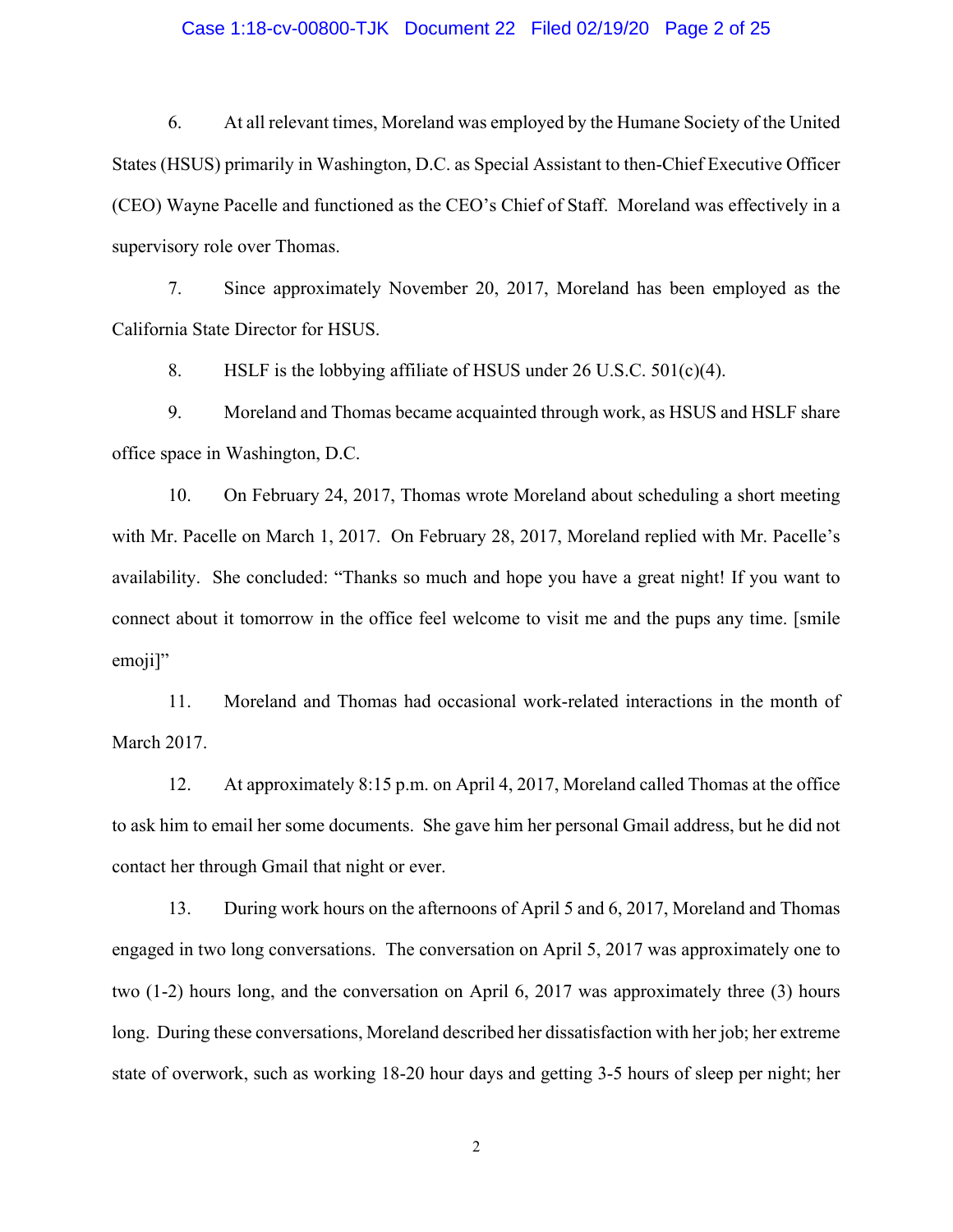#### Case 1:18-cv-00800-TJK Document 22 Filed 02/19/20 Page 3 of 25

frequent visits to a psychiatrist; her feeling that there were a number of serious problems with her supervisor's management style; her contention that she felt she could override Mr. Pacelle in a vote of the Board of Directors of HSUS (Board); her contention that there was a member of the Board who was retiring and shared Moreland's concerns about the organization, and that that member's retirement would be a good opportunity for that member to offer to fund a deep internal review of HSUS; that three members of Moreland's family died in a car accident when she was fifteen (15) years old; that occasionally, her car got locked into the office parking garage, which closed at 7:00 p.m. daily, which was inconvenient, since she almost always worked later than 7:00 p.m. and sometimes needed to access the office later than 7:00 p.m.; that she had a house in Las Vegas that was underwater; that her family lived in the Las Vegas area; that she was very unhappy living in D.C. and would prefer to live on the West Coast; that she only lived in D.C. because of her job; and that she would like to go for a dog walk with Thomas at the National Arboretum. Moreland started crying when she noted her feeling that an ex-boyfriend she kept a picture of on her office mantle was "the only source of stability [she'd] ever had." Moreland and Thomas also discussed the nature of memory, his mother's illness, and the power of positive thinking.

14. At the time of these conversations, Moreland had been employed in a high-level role at the organization for a number of years, and Thomas had been an entry-level employee there for less than two months. While he agreed with some of the criticisms that Moreland offered of Mr. Pacelle, he had virtually no personal knowledge of any of the items that Moreland willingly and openly raised and discussed.

15. Complaints of Mr. Pacelle that Thomas reported to Moreland on or about April 5, 2017 included that Thomas believed Pacelle behaved in an inappropriate, sexist manner toward women in the workplace. Moreland spent about twelve hours a day around Pacelle, and frequently traveled with him. On or about April 10, 2017, Thomas also reported to his supervisor, Sara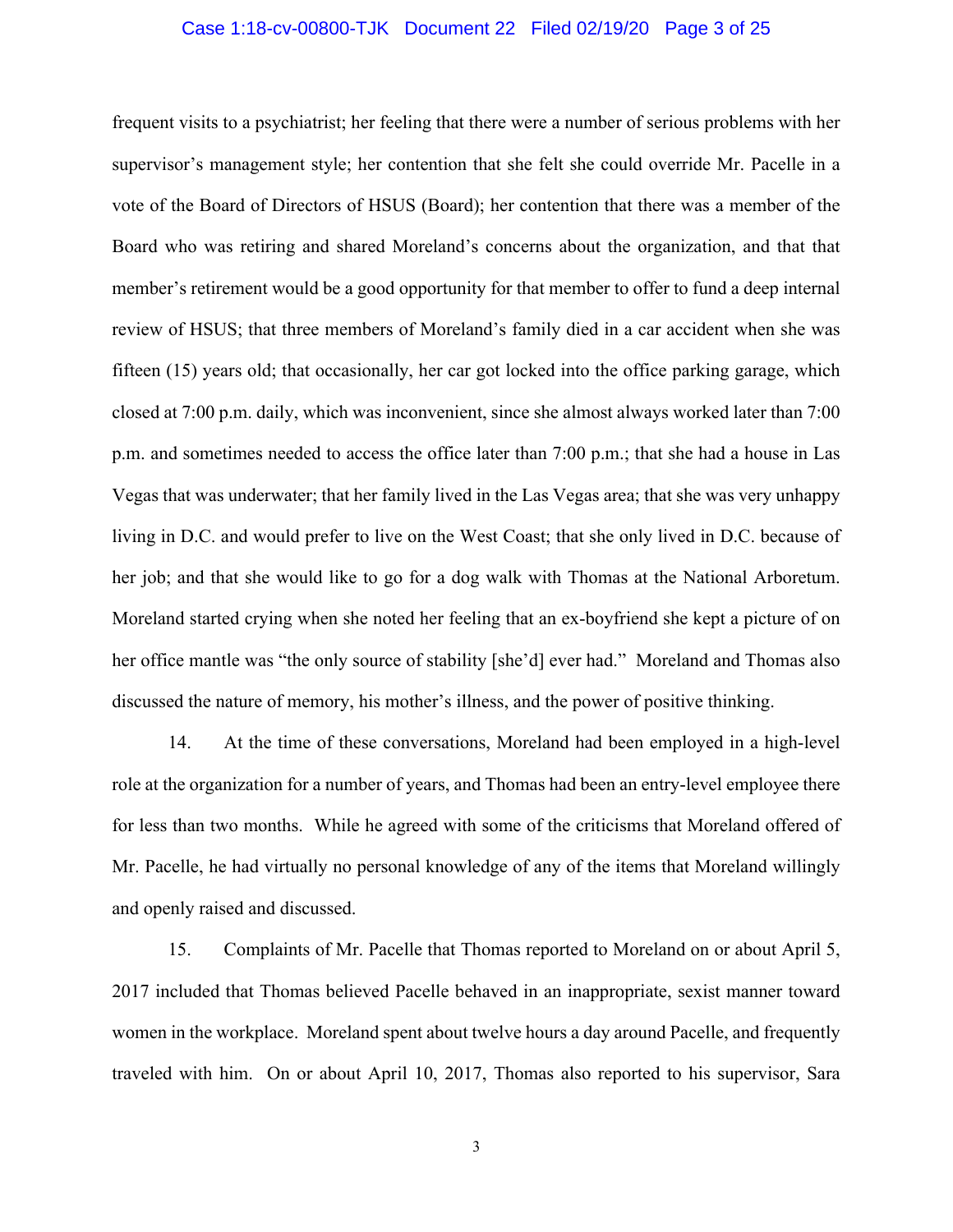#### Case 1:18-cv-00800-TJK Document 22 Filed 02/19/20 Page 4 of 25

Amundson, then-Vice President of HSLF, his belief that Mr. Pacelle was engaged in inappropriate, sexist behavior towards women in the workplace. Ms. Amundson said that she herself had "dated" Mr. Pacelle, and that she believed Moreland and Pacelle had a "co-dependency." On or about May 10, 2017, Pacelle emailed Thomas to ask him to come to Pacelle's office. Thomas entered the office and Pacelle stated that he had heard that Thomas had concerns over sexual harassment in the organization. Pacelle claimed that the organization was taking measures to address sexual harassment in the workplace. Thomas never heard anything else about his concerns from Moreland, Amundson, Pacelle, HR, or anyone else at the organization until Moreland would report Thomas to HR in September 2017 and falsely accuse Thomas of making inappropriate criticisms of Pacelle. Upon information and belief, Pacelle resigned in February 2018 amidst allegations that he had engaged in sexual harassment.

16. At the time of these conversations with Moreland, Thomas had been living in D.C. for approximately two months. He noted that he was hoping at some point to go to the National Zoo to see the animals, and Moreland noted that she wanted to go to the National Arboretum, because Moreland had a dog, people were permitted to walk their dogs there, and that they could go on a dog walk there together. Thomas had never heard of the National Arboretum, but they tentatively agreed to go on a dog walk there at some point. Thomas referenced this in a text message on April 10, 2017.

17. On April 6, 2017, after the second of these conversations took place, Thomas emailed Moreland: "Talking...was awesome! Thank you! I'm so glad there is someone like you in the organization!" Moreland replied: "It's the first night I've gone home smiling in a very long time! I am so happy we got to do it and hope for many more in the future too. Greatly appreciate you, [Thomas] and so happy that you are here! BTW my number is [phone number]. :)" Moreland clearly did not feel this conversation was inappropriate; on the contrary, she twice wrote the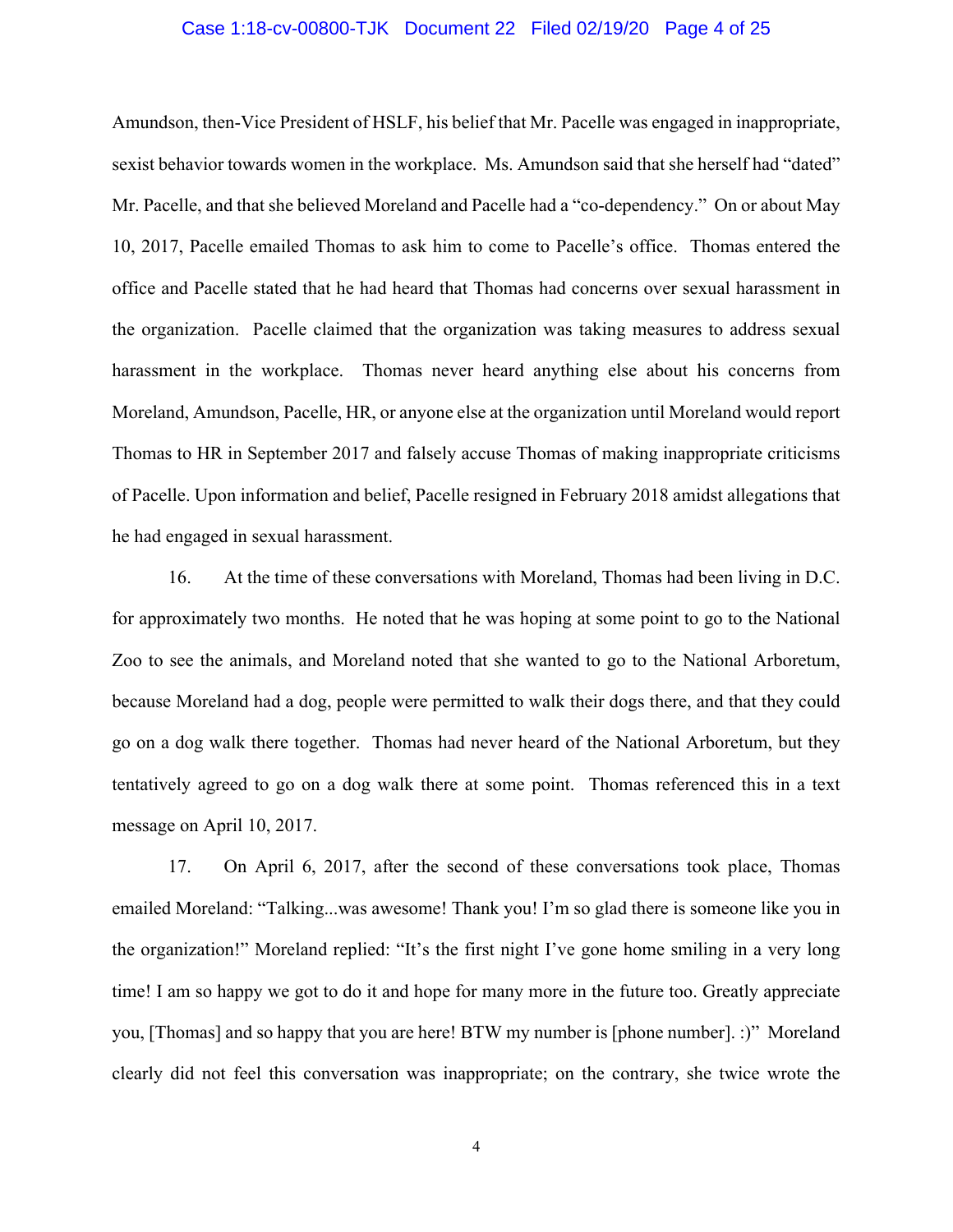#### Case 1:18-cv-00800-TJK Document 22 Filed 02/19/20 Page 5 of 25

conversation made her "so happy" and she praised Thomas effusively while giving him her phone number.

18. Also on the evening of April 6, 2017, Moreland texted Thomas to say that their conversations were so valuable to her that she "felt like [she] should be the one paying \$180 or telling my shrink no on tomorrow! Haha."

19. Moreland contacted Thomas by phone on April 10, 2017 to ask whether he had shared any aspects of these conversations with Mr. Pacelle and to say that she was worried Mr. Pacelle may have become aware of the conversations. Thomas had not shared any part of those conversations with anyone and told her so.

20. After speaking with Mr. Pacelle, Moreland texted Thomas on April 10, 2017 to say "so sorry for the false alarm" and "I don't think he heard us talk about him! Phew again I'm so sorry for the moment of panic!"

21. On Thomas's birthday, April 14, 2017, Thomas emailed his entire half of the office - sixteen (16) people - and offered to buy them takeout Chinese food for lunch. About six (6) people, including Moreland, took him up on his offer. Moreland wrote Thomas an email: "HAPPY BIRTHDAY!! So excited to celebrate the big [age] with you! I am totally in for lunch but don't want you to pay! I will pitch in cash. :) ... Let me know how I can help you and I will go with you to pick it up too!" Thomas responded: "Thanks! Today you have to let me do what I want, which is to treat everybody and for you not to help with menial tasks :)" The group all ate together in the breakroom, except for Moreland, who ate alone in her office. When Thomas dropped her food off in her office, Moreland said that she wanted to "treat" Thomas to a meal, but Thomas declined.

22. Also on April 14, 2017, Thomas received a group birthday card from the colleagues in his work area. Moreland had signed it: "Happy birthday [Thomas]. Wishing you all the very best for the year ahead! Glad to have you on board! Cheers, Crystal" Moreland also individually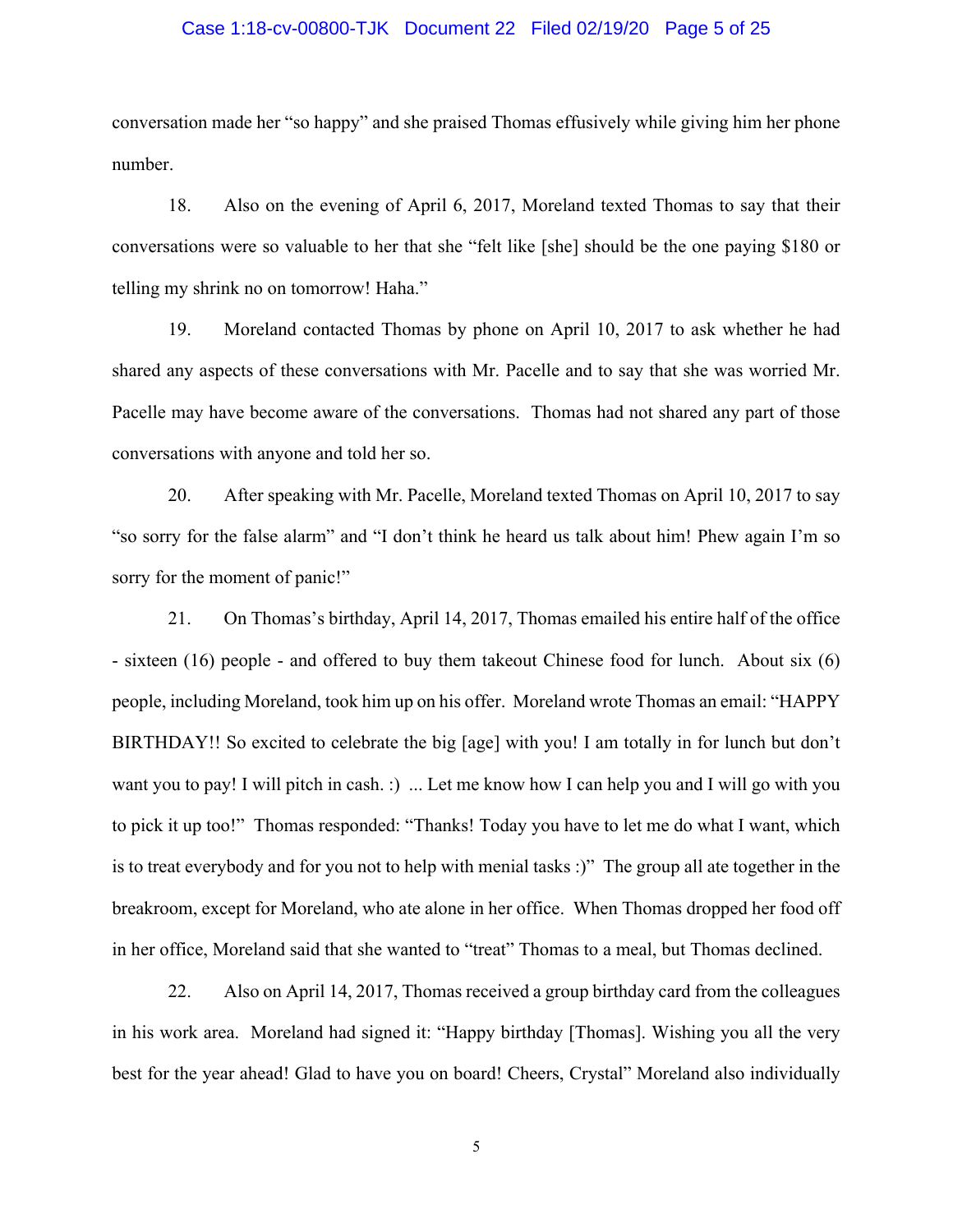#### Case 1:18-cv-00800-TJK Document 22 Filed 02/19/20 Page 6 of 25

purchased, signed, and gave Thomas another birthday card with a different and more intimate inscription: "Happy birthday [Thomas]! Wishing you all the best for the year ahead. I am so happy that you're part of the team and grateful for your friendship! Cheers, Crystal + [her dog]"

23. Again on April 14, 2017 around 9:30 p.m., Moreland texted him to repeat her invitation: "Sorry I didn't get to spend more time with you on your birthday! ... Thank you again for treating us all. I still want to treat you! We will celebrate again when back from CA. Safe travels to [his parents' house] :)"

24. Thomas *again* rebuffed her unwanted offer "to treat" him and "celebrate" his birthday by refocusing the conversation on work: "Thanks! Did you get your tangerine? So sorry to hear about [Moreland's office colleague] leaving. Lots to discuss, but we can catch up after board meeting."

25. On April 25, 2017, Moreland texted Thomas: "Can't wait to catch up soon…. Thank you again for your kindness and checking in! Hope all is well for you and look forward to catching up!"

26. In late April 2017, Moreland verbally invited Thomas to a Sunday brunch, which Thomas referenced in a text message on May 2, 2017. Thomas did not wish to dine alone with Moreland, and he declined her invitation for a third time in as many weeks. Thomas downplayed this overture and suggested in a text message on April 30, 2017 that they go for a "walk and talk with [her dog]" (as they had originally discussed) instead of brunch. Moreland replied, "Yes absolutely!" and "Let's do it", and they scheduled a dog walk for May 7, 2017.

27. On May 7, 2017, Thomas texted Moreland to confirm. Moreland replied, "I am so glad you texted you! [sic] I meant to write this morning. I got into a car accident this weekend and everything is fine but [her dog] and I are both really sore and I was wondering if we could rain check." She told him by phone that she had rear-ended someone, her airbags had gone off, her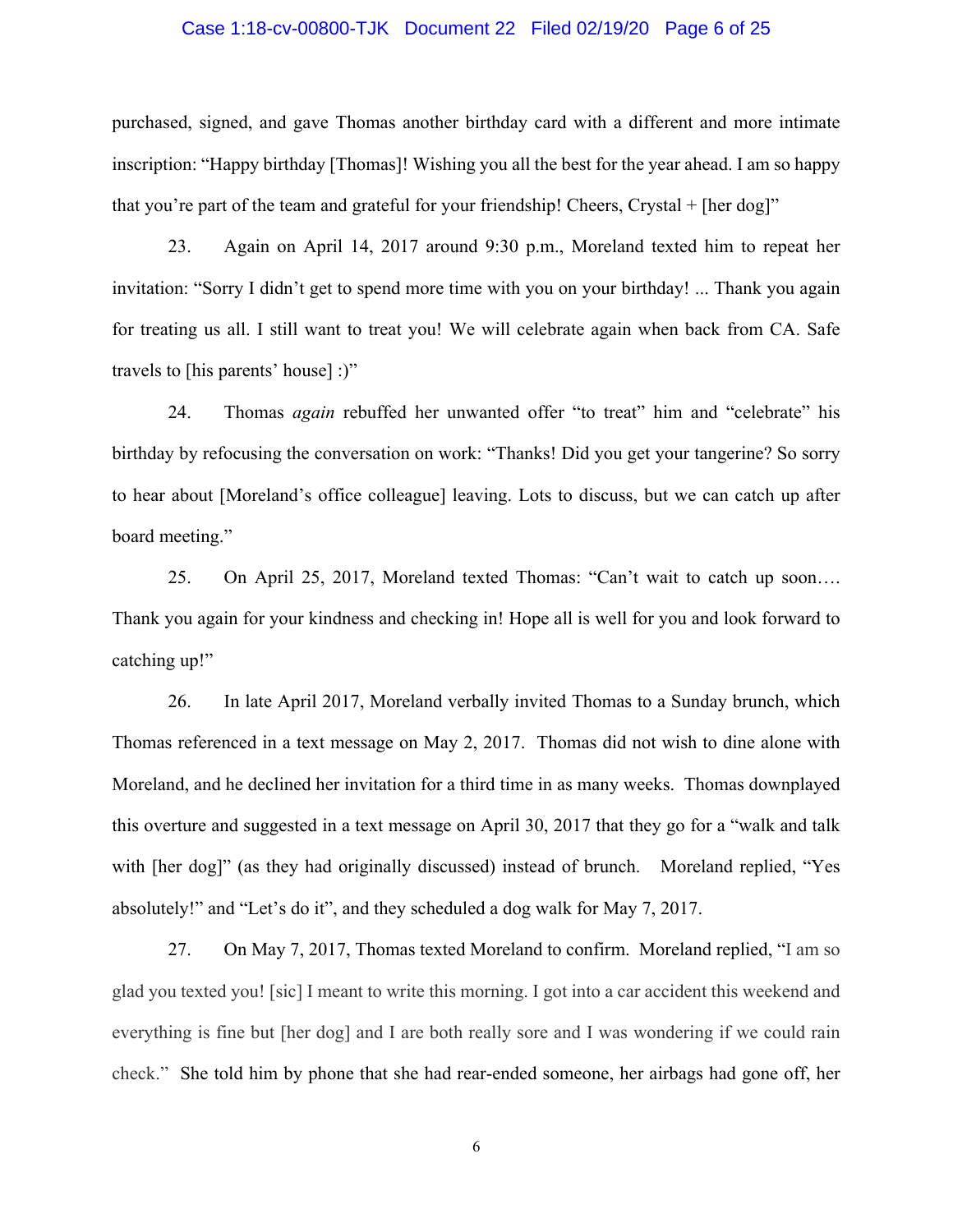#### Case 1:18-cv-00800-TJK Document 22 Filed 02/19/20 Page 7 of 25

dog had been hurt and had vomited, and Moreland herself had been injured. Thomas asked if there was anything he could do to help. She texted, "Thank you for understanding! I am doing ok we're just laid up in bed but thank you for offering!" and: "It truly means so much to me, [Thomas]! I am grateful for your friendship and kindness! [heart emoji]"

28. Though Moreland asked to take a "rain check" because of her car accident, Thomas did not attempt to reschedule.

29. From May 16-18, 2017, Moreland wrote to Thomas and his boss many times about a work assignment. Thomas completed this assignment at Moreland's direction because Moreland was effectively in a supervisory role over Thomas.

30. On May 23, 2017, Moreland texted Thomas: "Will you let me know if [her dog] starts to yowl. I will be back very shortly at post office" [sic]

31. In late May 2017, Thomas told four people at work (two managers and two coworkers) that he had to take bereavement leave because his mother was dying from a neurological disease similar to Lou Gehrig's disease/ALS. On June 1, 2017, as Thomas was leaving work, he confided to Moreland in her office that he was driving home to his parents' house in another state that night because his mother was dying. Moreland was sympathetic. Because Thomas was undergoing a once-in-a-lifetime personal crisis, Moreland had confided in him about the loss of her own family members, Moreland's car had just been wrecked, Thomas's car was parked near the office, and she had to take public transportation home, he texted her to offer her a ride home around 8:00 p.m. so they would have more time to discuss his mother's impending death. Moreland responded around 11:10 p.m. that night, "Just saw this friend. All is well will you please let me know when you're home safe? Really honored you shared with me and please let me know how I can support."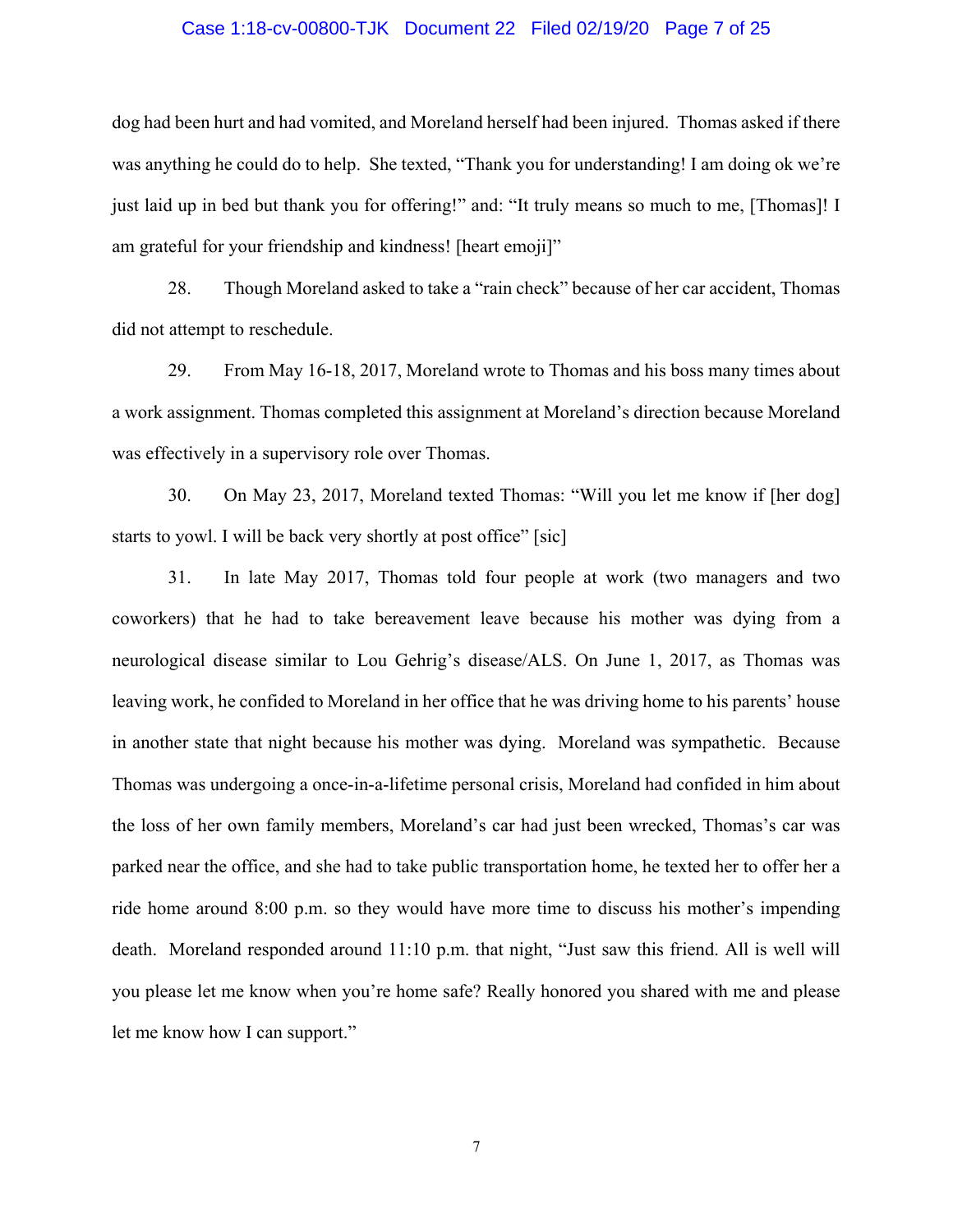#### Case 1:18-cv-00800-TJK Document 22 Filed 02/19/20 Page 8 of 25

32. Thomas was the only organization employee (to his knowledge) who had a car parked near the office. He offered many coworkers rides and/or free use of his car throughout the time he was employed there. The only night that Thomas ever offered to give Moreland a ride home was immediately after he had just confided in her that he was driving home that night because his mother was dying, when it was impossible that this offer could be misinterpreted.

33. Thomas drove home to his parents' house from approximately 3:00 a.m. to 5:00 a.m. on June 2, 2017. He responded to Moreland in an email at 5:23 a.m., "Thanks so much for your texts. I'm so glad I filled you in on everything. I got home safely. I don't know what the future will hold but there's a lot of anger, anxiety, sadness, nausea and volatility. I may not reach out but I know that I can rely on you, and I PROMISE that I'll reach out if I need anything..." They had no further communication in the next two weeks while his mother was passing away.

34. Thomas's mother passed away around 9:30 p.m. on June 15, 2017, his family brought his mom's body to the funeral home on June 16, 2016, and on June 17, 2017, Thomas returned to Washington, D.C. Moreland was the only person whom Thomas knew in Washington, D.C. who had similarly confided in him about her own personal family tragedy. That day, less than forty-eight (48) hours after his mother died, Thomas replied to Moreland's June 1, 2017 text that read, "Really honored you shared with me and please let me know how I can support," and Thomas wrote, "How do you and [Moreland's dog] feel about going for a walk tomorrow?" Moreland did not respond.

35. Thomas worked in the office at HSLF from June 19 through June 21, 2017 and returned to his father's house on June 22, 2017 for his mother's June 23, 2017 funeral. Thomas returned to Washington, D.C. on June 25, 2017 and resumed his normal work schedule.

36. On Friday, June 30, 2017, Moreland emailed Thomas at 5:23 p.m. to invite him to dinner, "I am almost done with Calls! Want to head out for some snacks around 5:30 pm?" [sic]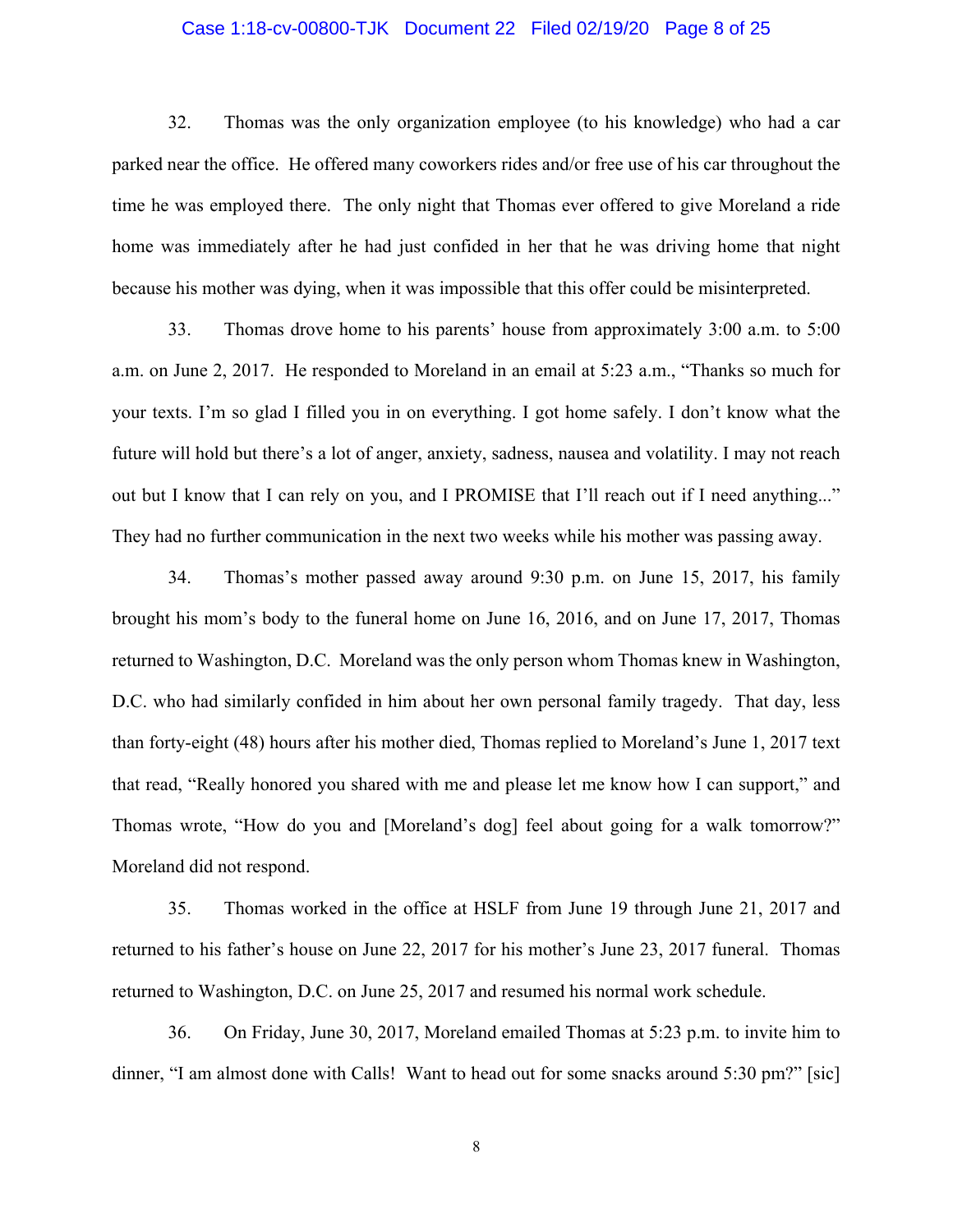#### Case 1:18-cv-00800-TJK Document 22 Filed 02/19/20 Page 9 of 25

Thomas replied, "Sure thing - What's the plan - is there a dog-friendly place? Do you need to be back here before the parking lot closes? Will come by your office at 530 or when you're done with the call to discuss :)" Moreland responded, "I don't know about a dog friendly place. I've been trying to ponder that. Meiwah I think outside lets animals hang out. Possibly café delux does as well. Would you be ok getting back here by 6:30 pm. I carpolled with Wayne and was hoping to have at least until 7pm but he promised [his wife] dinner." [sic]

37. Moreland paid for their meal at a restaurant next to the office during a dinner that lasted from approximately 5:40 p.m. to 6:25 p.m. Thomas was very sad about his mom and he and Moreland talked about death and mourning. Around 7:30 p.m., Thomas emailed Moreland, "Thanks for the chat and for reaching out. I wish very much that there was something more you or anyone could do. It's so hard for me to access that pain, but when I do, it's great to know that you're there."

38. On July 6, 2017, Moreland again texted Thomas to ask him to keep an eye on her dog when she was out of the office: "Will you let me know if [her dog] really starts to yowl."

39. On July 20, 2017, Thomas emailed Moreland to let her know that a mutual friend was coming into the office next week. Moreland joked that Thomas should "kidnap" the friend; Thomas responded that someone should invent a machine that would "clone" their mutual friend and Moreland; and she replied, "You are so sweet! You and [Woman X] are one might machine of your own! We're damn lucky to have you both! … Hope you are doing well and we'll have to catch up soon! See you tomorrow my friend!" [sic] Thomas replied, "You are awesome! [Thomas's retiring boss] cares about you very much and completely understands. We will catch up soon. Have a beautiful night with your prancing pup [smile emoji]" Moreland then wrote, "Think [the retiring boss] will be back again soon? … [Her dog] has curled into his bed and totally done for the day. I think I am going to join him! Have a great night and catch up soon. All my best,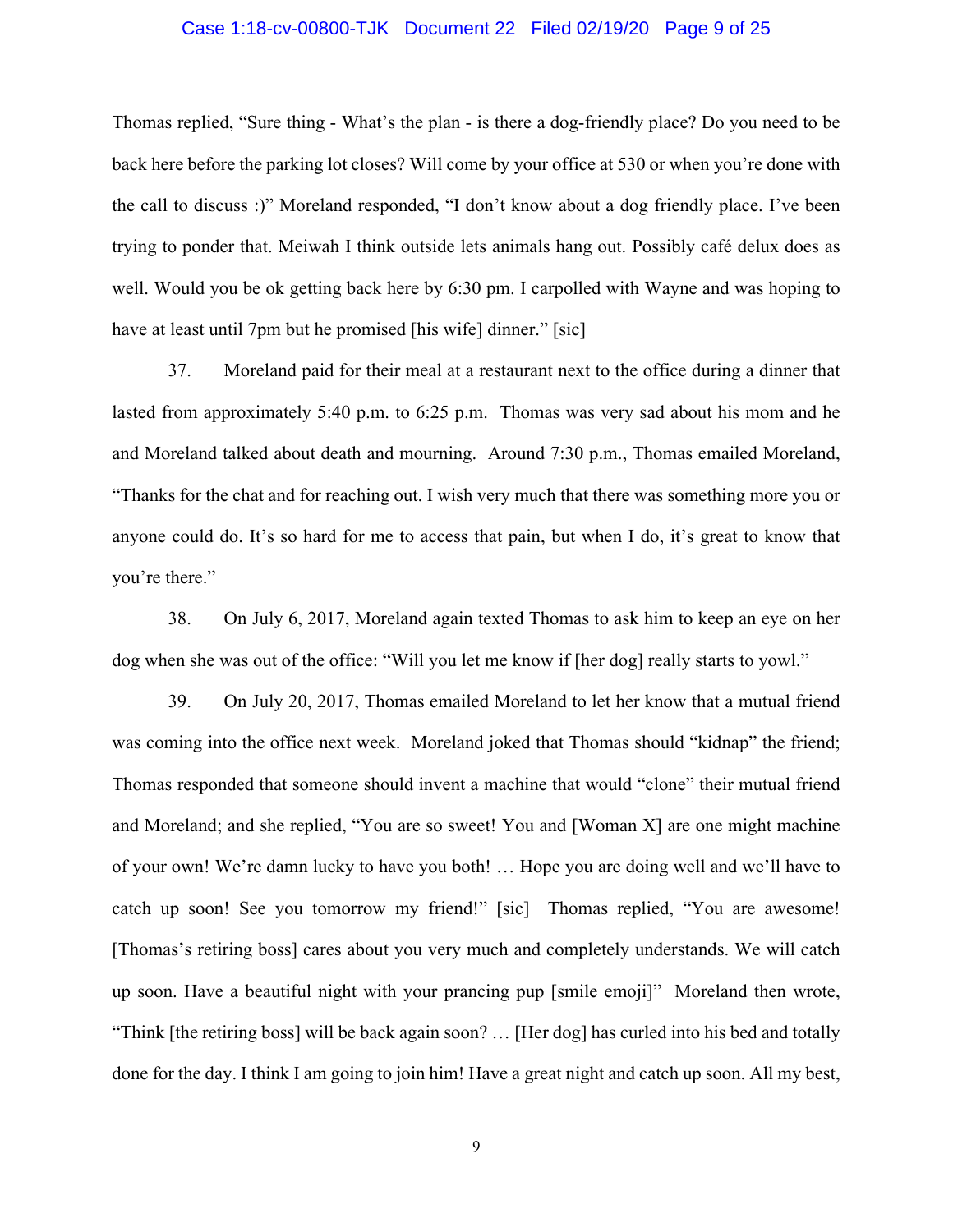#### Case 1:18-cv-00800-TJK Document 22 Filed 02/19/20 Page 10 of 25

Crystal" Thomas responded: "Yes! He'll be back for a week next month and will be a part-time contractor for us at least through mid-January!"

40. On July 28, 2017, Thomas emailed Moreland and his boss pictures of Moreland's dog in the office with another dog. Moreland replied, "These are so great! Thank you for snapping such an iconic pic!"

41. On August 1, 2017, Thomas emailed Moreland, "Low priority: Do you have interns' signed copies of Humane Economy? Some were absent on Friday :)" Moreland replied, "Yep there is a bug stack of books for wayne to sign on his desk for those that missed. Thanks for thinking of them and checking in! :)" [sic]

42. Moreland and Thomas had no subsequent interactions beyond work-related chitchat.

43. Thomas and Moreland had a genuine, professional, platonic work friendship, and worked together from time to time as part of a larger team.

44. Thomas had never received a negative evaluation or an HR complaint until the complaint made by Moreland.

45. At no point between the time Thomas and Moreland met and her accusations against him did Thomas ever engage in any intimidating, hostile, offensive, or otherwise harassing and/or stalking behavior towards Moreland. On the other hand, Moreland maliciously leveled numerous false and offensive accusations about Thomas to Thomas's employer, which, had they been true, would have constituted harassment and stalking.

46. At no point did Thomas ever want, seek, initiate, or attempt to initiate any romantic or sexual relationship with Moreland. On the other hand, Moreland was in a position of professional power over Thomas, occasionally directed his work activities, and repeatedly asked Thomas out on dates, which he turned down.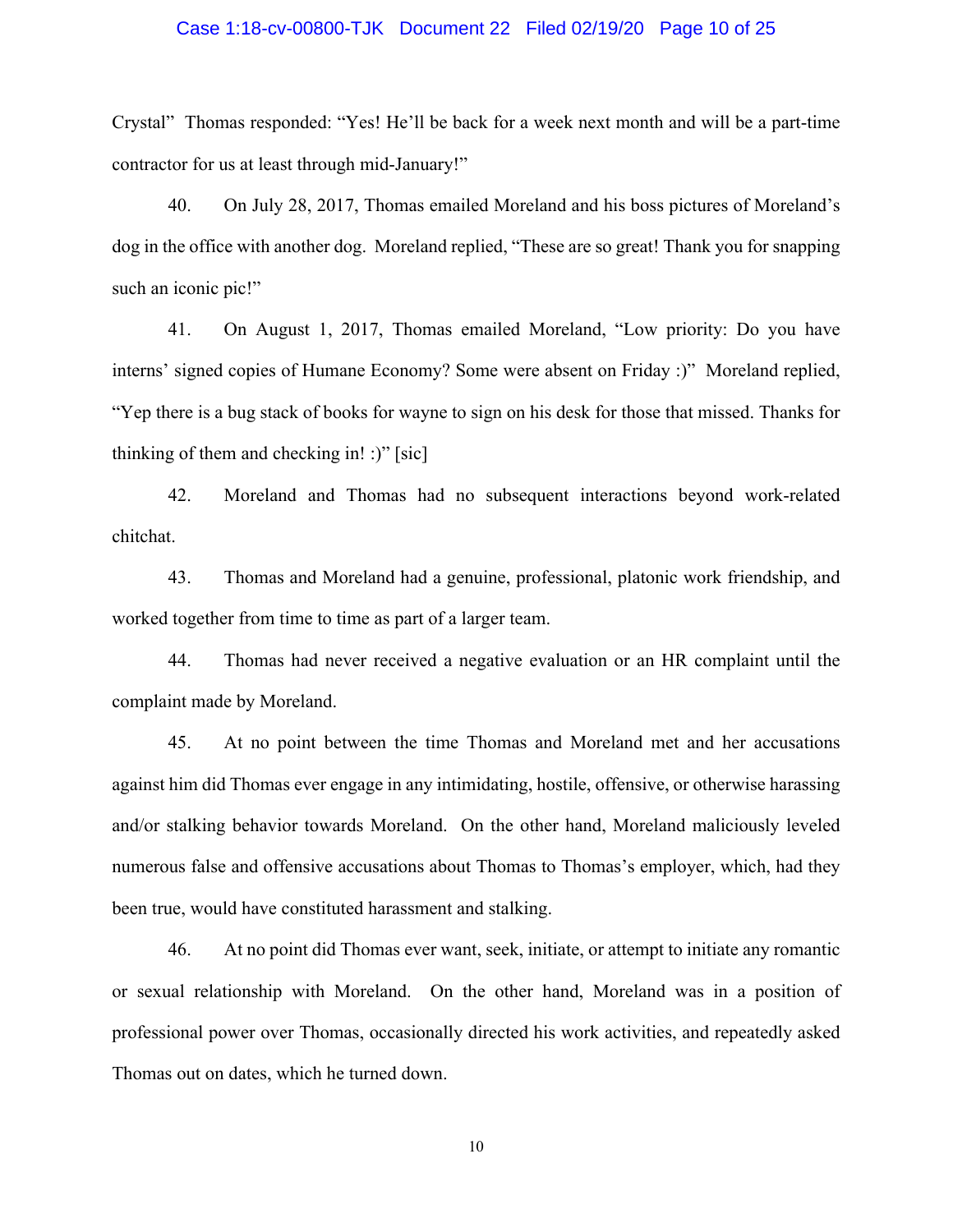#### Case 1:18-cv-00800-TJK Document 22 Filed 02/19/20 Page 11 of 25

47. At no point did Thomas and Moreland discuss sex or anything related to it.

48. "Woman X" was employed as a staff member of HSLF during the time of Thomas's employment. Woman X made repeated sexual overtures to Thomas, which he declined. On or about May 15, 2017, Woman X specifically asked Thomas to have sex. He declined, and she became extremely upset. On or about May 27, 2017, Thomas spent the night at Woman X's apartment and they had sex for the first and only time. Woman X became infatuated with Thomas, but he did not reciprocate those feelings. Woman X felt spurned by Thomas, began engaging in passive-aggressive behavior against him, and by August of 2017, she would barely look at or acknowledge Thomas. On or about September 25, 2017, Woman X discovered that Thomas had had a romantic relationship with another woman. Woman X cried at her desk throughout the days of September 26 and 27, 2017 and refused to tell anyone at work what was bothering her.

49. On or about the afternoon of September 27, 2017, Woman X had a two-hour long private meeting with her and Thomas's mutual boss, Ms. Amundson. Ms. Amundson never told Thomas that she had had this conversation with Woman X, or that Woman X had dated Thomas and had just discovered that Thomas had had a romantic relationship with another individual.

50. On or about September 28, 2017, Ms. Amundson explicitly told one of Thomas's coworkers at HSLF not to speak to him. Ms. Amundson never told Thomas about this directive or why she had leveled it.

51. On or about September 29, 2017, Moreland filed her first HR complaint against Thomas, in which she accused him of criticizing Mr. Pacelle.

52. On the morning of October 12, 2017, Thomas was called into the office of his direct supervisor, Ms. Amundson. She called Ursula Norbert from the Human Resources (HR) Department on speakerphone. Ms. Norbert informed Thomas that Moreland had filed an HR complaint against Thomas in late September 2017 alleging that Thomas had made disparaging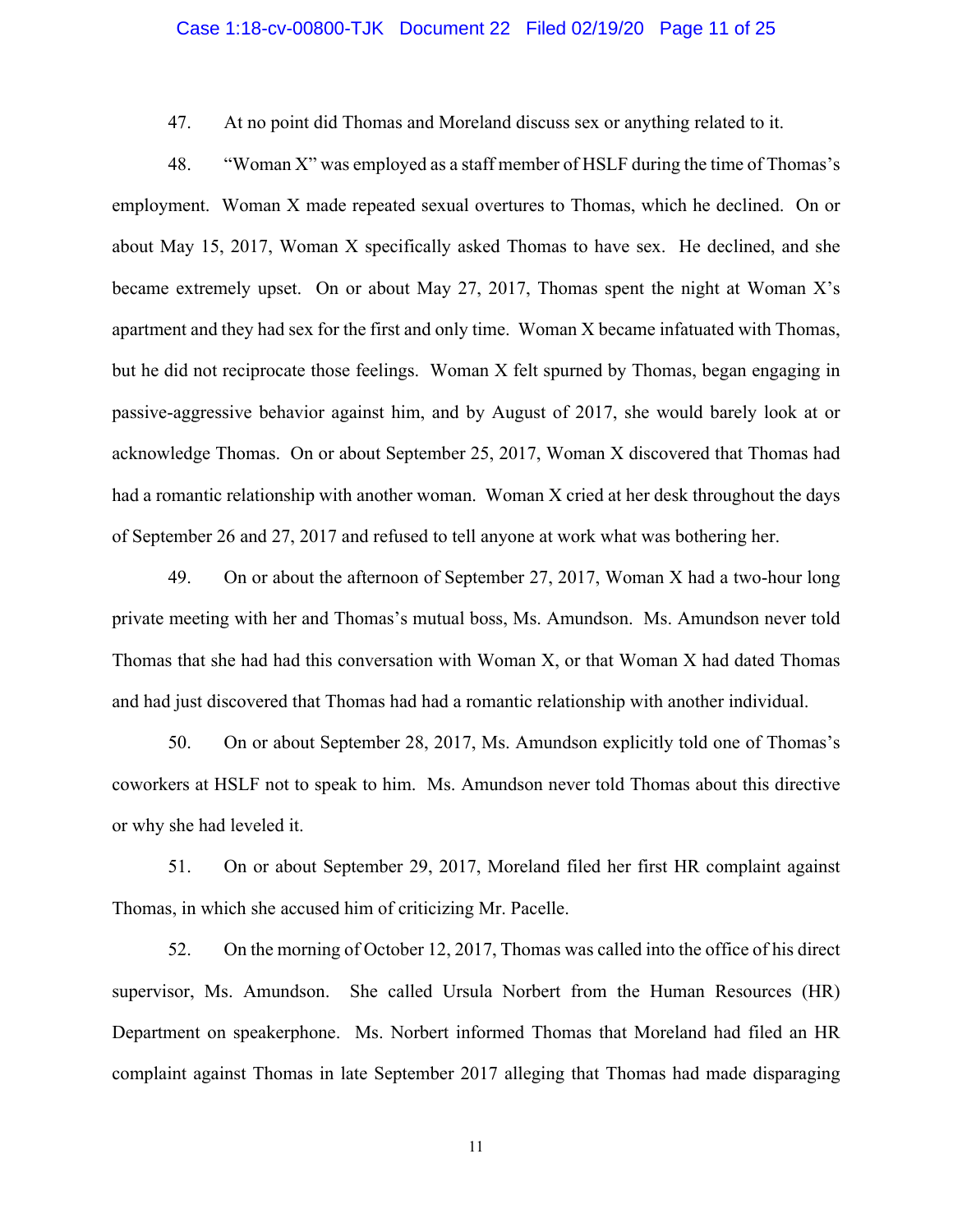#### Case 1:18-cv-00800-TJK Document 22 Filed 02/19/20 Page 12 of 25

comments about Mr. Pacelle in early April 2017 and that those comments made Moreland "uncomfortable." Ms. Norbert said Moreland alleged that Thomas had told Moreland that he trusted her more than he trusted Mr. Pacelle. Thomas said that particular complaint was false, but he acknowledged that he had criticized Mr. Pacelle and said that the criticism was appropriate. Ms. Norbert noted that she had interviewed Moreland about these allegations. There were no additional charges leveled against Thomas during this conversation, and the word "sex" was not mentioned in the conversation between Ms. Norbert, Ms. Amundson, and Thomas. Thomas asked what the process was by which accused employees could rebut false allegations, and Ms. Norbert noted that there was no such process. Thomas did not understand the allegations, and he asked for the allegations in writing.

53. Thomas and Moreland had no further interactions whatsoever after this point.

54. On October 12, 2017 at 12:55 p.m., Thomas emailed Norbert, VP of HR Jill Little, and Ms. Amundson, to note that while he disputed Moreland's allegation - i.e., her claim that six months ago, he supposedly had said that he trusted Moreland more than he trusted the CEO - the allegations nevertheless did not constitute wrongdoing and did not meet the definition of harassment according to the employee handbook, under which someone should come forward if certain enumerated behaviors had made that person feel "uncomfortable." Thomas also shared Moreland's email from immediately after their April conversation in which she was not at all "uncomfortable" but had, in fact, been effusive in her *praise* of Thomas, e.g., "It's the first night I've gone home smiling in a very long time! I am so happy we got to do it and hope for many more in the future too. Greatly appreciate you, [Thomas] and so happy that you are here! BTW my number is [phone number]. :)"

55. Immediately after Thomas sent this email to HR and copied Ms. Amundson, he saw Ms. Amundson walk to her bookcase and retrieve her copy of the employee handbook.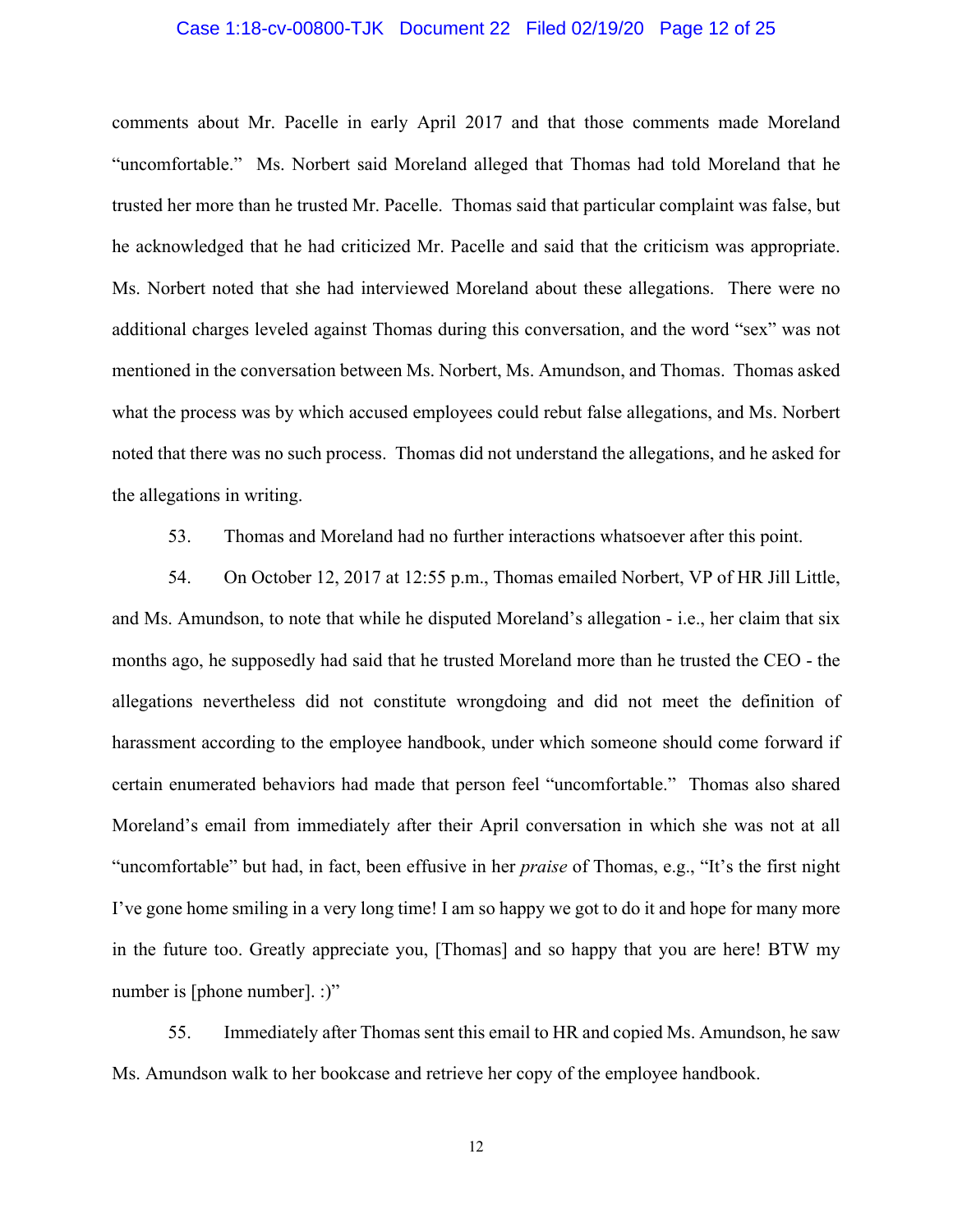#### Case 1:18-cv-00800-TJK Document 22 Filed 02/19/20 Page 13 of 25

56. On or about October 12, 2017, somebody shared Thomas's email with Moreland, and she thereby learned of Thomas's rebuttals of her charges.

57. On or about October 13, 2017, after Moreland's complaint that Thomas had supposedly unfairly criticized Mr. Pacelle did not achieve Moreland's apparent goal of terminating Thomas's employment, Moreland changed her story in communications with Ms. Little, and maliciously invented allegations that fit the description of harassment as defined by the employee handbook.

58. On the afternoon of October 13, 2017, Thomas received an email from Ms. Little noting that Moreland had made certain complaints about Thomas. Notably, the nature of these complaints had changed and were entirely different from the complaints that had been leveled against Thomas the previous day, while the older complaint alleging insubordination that Thomas had rebutted was evidently no longer at issue.

59. According to Ms. Little's email, Moreland *now* accused Thomas of behavior that "made her feel very uncomfortable *and intimidated*" (emphasis added). According to the HSUS employee handbook, "Creating an intimidating, hostile or offensive work environment" was one aspect of the organization's verbatim definition of harassment (p. 33). Ms. Little noted that "*if true*, this behavior would violate The HSUS's Policy Against Sexual and Other Types of Harassment."

60. Also according to the October 13, 2017 email from Ms. Little, Moreland alleged that Thomas had "repeatedly asked her to lunch and dinner." This was false and defamatory. Moreland asked Thomas out to eat not once but *four* times: twice to "treat" him and celebrate his birthday*,* once to a Sunday brunch, and once to dinner. Thomas declined each of these first three invitations because he did not wish to have a romantic relationship with Moreland. The fourth invitation was seven days after his mother's funeral. Mourning was the topic of conversation, and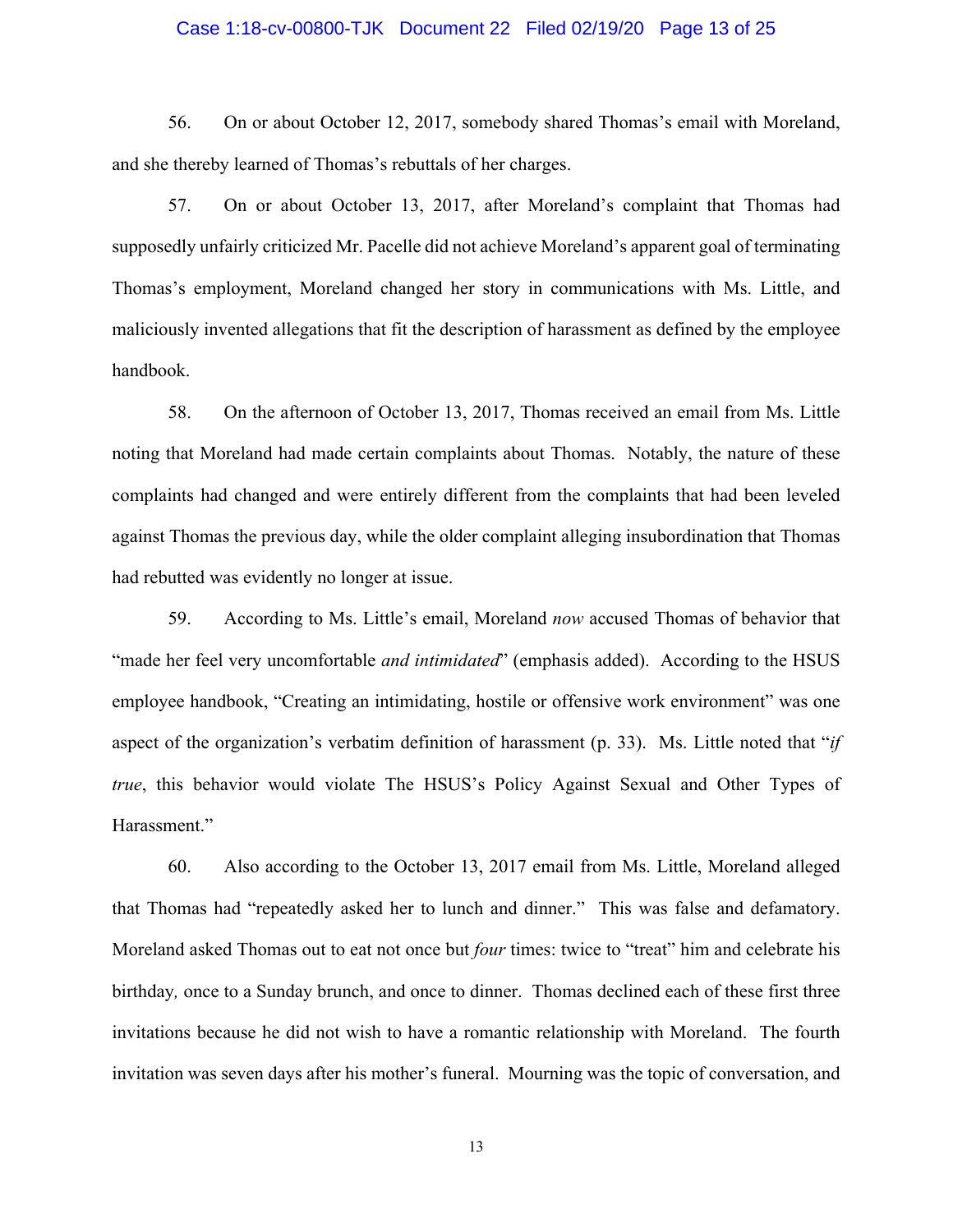#### Case 1:18-cv-00800-TJK Document 22 Filed 02/19/20 Page 14 of 25

he accepted this indisputably platonic invitation from Moreland. Thomas never asked Moreland out to eat.

61. Also according to the October 13, 2017 email from Ms. Little, Moreland alleged that Thomas had: "texted her on the night of [a colleague's] happy hour while she was drinking a glass of wine that [another colleague] gave her stating, "since you're drinking now, do you want me to drive you home?" Crystal said that she looked around the room, but [Thomas was] nowhere in sight." This was false and defamatory. No text message like this exists.

62. Also according to the October 13, 2017 email from Ms. Little, "[Thomas] texted her stating that [Thomas] had dropped food off in her lobby (no food was there)." This was false and defamatory. Thomas did not know where Moreland lived and never dropped food off in her lobby. No text message like this exists.

63. Also according to the October 13, 2017 email from Ms. Little, Thomas "followed her around the office (to the breakroom, restroom and in the hallways) after she returned from the hospital." This was false and defamatory. Thomas never followed Moreland around the office or anywhere else.

64. Also according to the October 13, 2017 email from Ms. Little, Thomas "texted her and asked if [Thomas] could bring food to her house and asked who was looking after her." Not only did Thomas not "ask who was looking after her," but this 'complaint' fails to mention the allimportant fact that Moreland had just texted Thomas that she had been in a serious car wreck. The exact text exchange was: Thomas: "Does 7 still work for a sweet [dog] walk? I want to be respectful of your time constraints, so I promise it won't hurt my feelings if something came up and you have to cancel!!" Moreland: "I am so glad you texted you! [sic] I meant to write this morning. I got into a car accident this weekend and everything is fine but [her dog] and I are both really sore and I was wondering if we could rain check." Thomas "What? Yes, of course, can I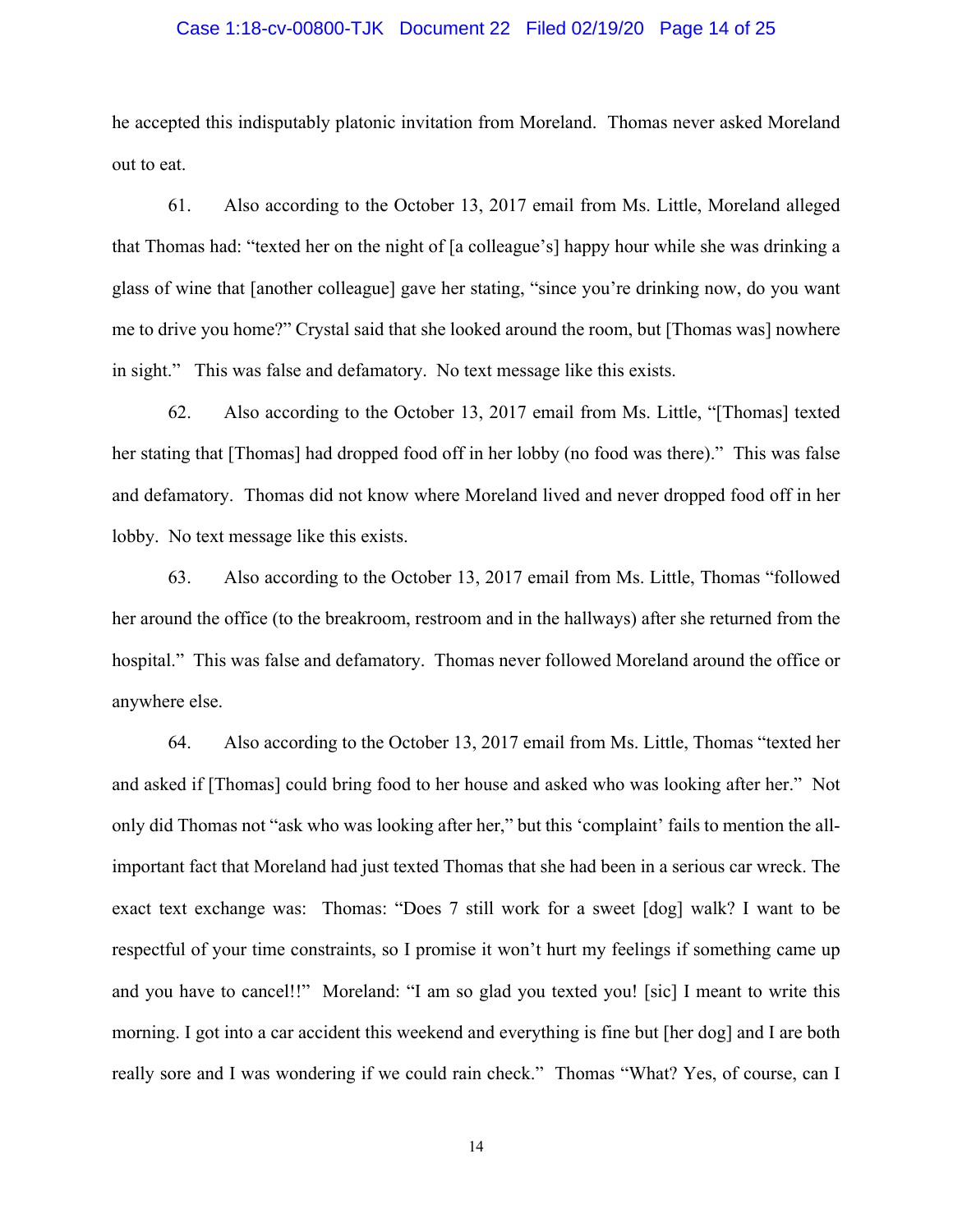#### Case 1:18-cv-00800-TJK Document 22 Filed 02/19/20 Page 15 of 25

bring you anything? What's your favorite food and drink?" Moreland: "Thank you for understanding! I am doing ok we're just laid up in bed, but thank you for offering! I hope to be in tomorrow." She then told him by phone that she had rear-ended someone, the airbags had gone off, her dog had been hurt and had vomited, and Moreland herself had been injured. After the call, Thomas was naturally very concerned and texted: "I know we're still getting to know each other, but you're one of my favorite people, and I absolutely insist that you consider me a surrogate [Moreland's good friend] if you need or want anything at all [heart emojis]" Moreland replied: "It truly means so much to me, [Thomas]! I am grateful for your friendship and kindness! [heart emoji]" Thomas's offer to bring Moreland her favorite food and drink after she had to cancel a dog walk because she and her dog had just been injured in a serious car accident was, according to Moreland's own written words at the time, an appropriate and welcome gesture of "friendship and kindness" for which she was "grateful." Moreland intentionally and maliciously withheld this information from her HR complaint in order to present a false image of Thomas and damage him. Part of this charge is false and defamatory, and part is defamatory by implication.

65. Also according to the October 13, 2017 email from Ms. Little, Moreland alleged that Thomas had "asked her why she was in the hospital." Moreland was lying, and this accusation is defamatory. As indisputably demonstrated in the preceding paragraph, Moreland herself texted Thomas and volunteered that she had been in a serious car accident.

66. Also according to the October 13, 2017 email from Ms. Little, Thomas "texted her multiple times asking her to go for a walk." Moreland failed to mention that *Moreland herself initiated these invitations*, as well as the context in which they arose. Voluminous written evidence shows that: Moreland herself had originally suggested that she and Thomas go for a dog walk at the National Arboretum; followed that up with an email that read "It's the first night I've gone home smiling in a very long time! I am so happy we got to do it and hope for many more in the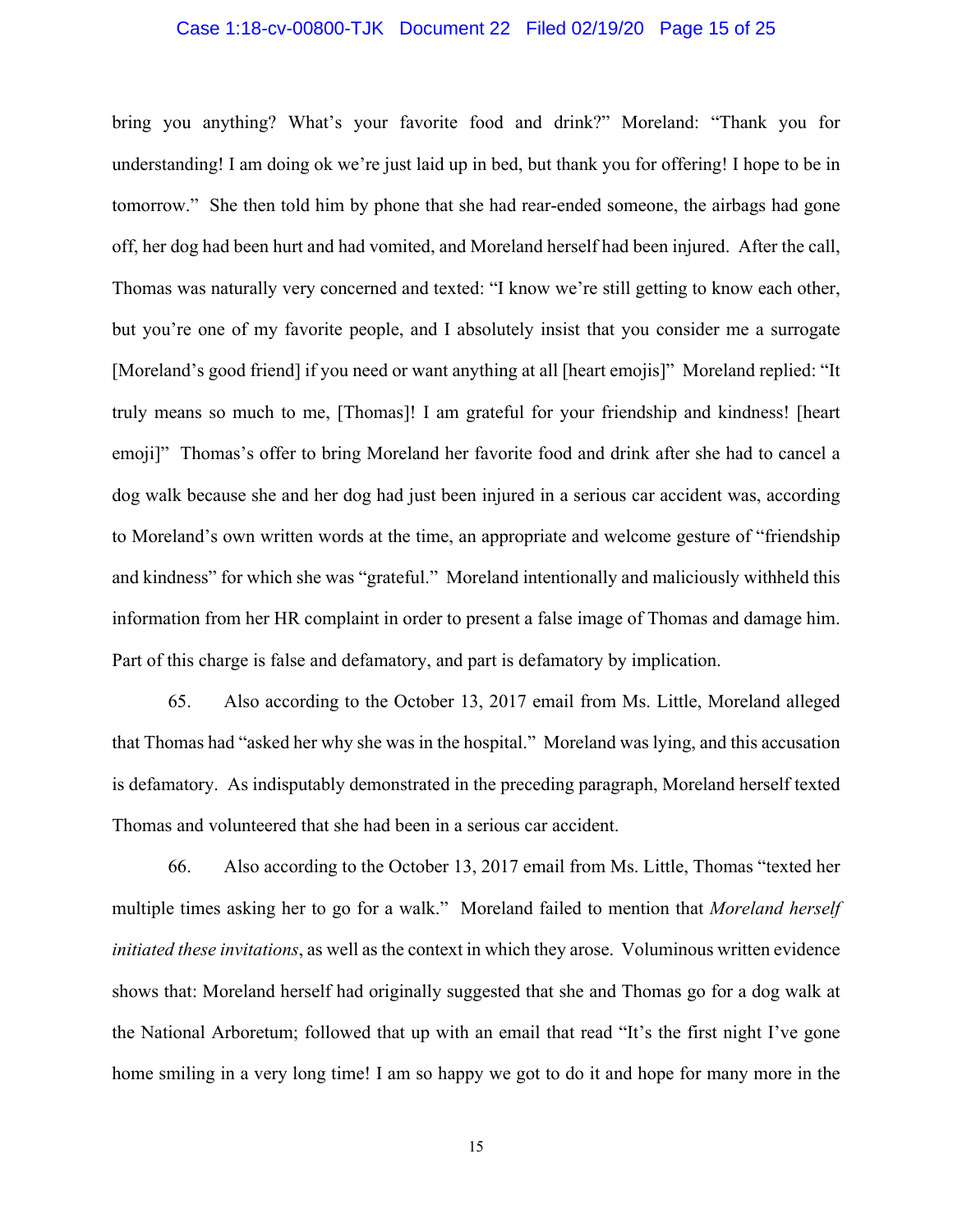#### Case 1:18-cv-00800-TJK Document 22 Filed 02/19/20 Page 16 of 25

future;" purchased Thomas her own birthday personal card and inscribed it with a different message than she used to sign the regular office group's card; and offered many unwanted invitations to Thomas within a span of less than a month, such as: asking to spend personal time with Thomas on his birthday, making a verbal offer to treat Thomas around the time of his birthday, texting him to reiterate "Sorry I didn't get to spend more time with you on your birthday! ... Thank you again for treating us all. I still want to treat you! We will celebrate again when back from CA," and verbally inviting him to a Sunday brunch. Thomas was as polite as possible in rebuffing Moreland's clear and repeated advances, and he did not reciprocate her romantic invitations, even though this put Thomas in a difficult situation, as Moreland was in a position of professional power over Thomas. Thomas ignored most overtures, and downplayed her brunch invitation to a dog walk, which Moreland herself had originally suggested, and enthusiastically agreed to. On the day they were scheduled to go for a dog walk, Moreland wrote Thomas to take a "rain check" because of her car accident, and Thomas did not attempt to reschedule.

67. The one and only time that Thomas proactively reached out to Moreland about going for a walk was two days after his mother died, in direct reply to Moreland's text message, "Really honored you shared with me and please let me know how I can support" and when this was quite clearly platonic. Asserting that this was somehow 'harassment' or 'stalking' is not credible, and constitutes defamation by implication. There was nothing inappropriate about Thomas's conduct in these situations, and Moreland put him in the difficult position of repeatedly refusing her actual date invitations even though he was a new employee and she was in a powerful position within his organization. Moreland intentionally and maliciously withheld this information from her HR complaint.

68. Also according to the October 13, 2017 email from Ms. Little, Moreland alleged that "when she did agree to go to dinner," Thomas "became upset with her because she could only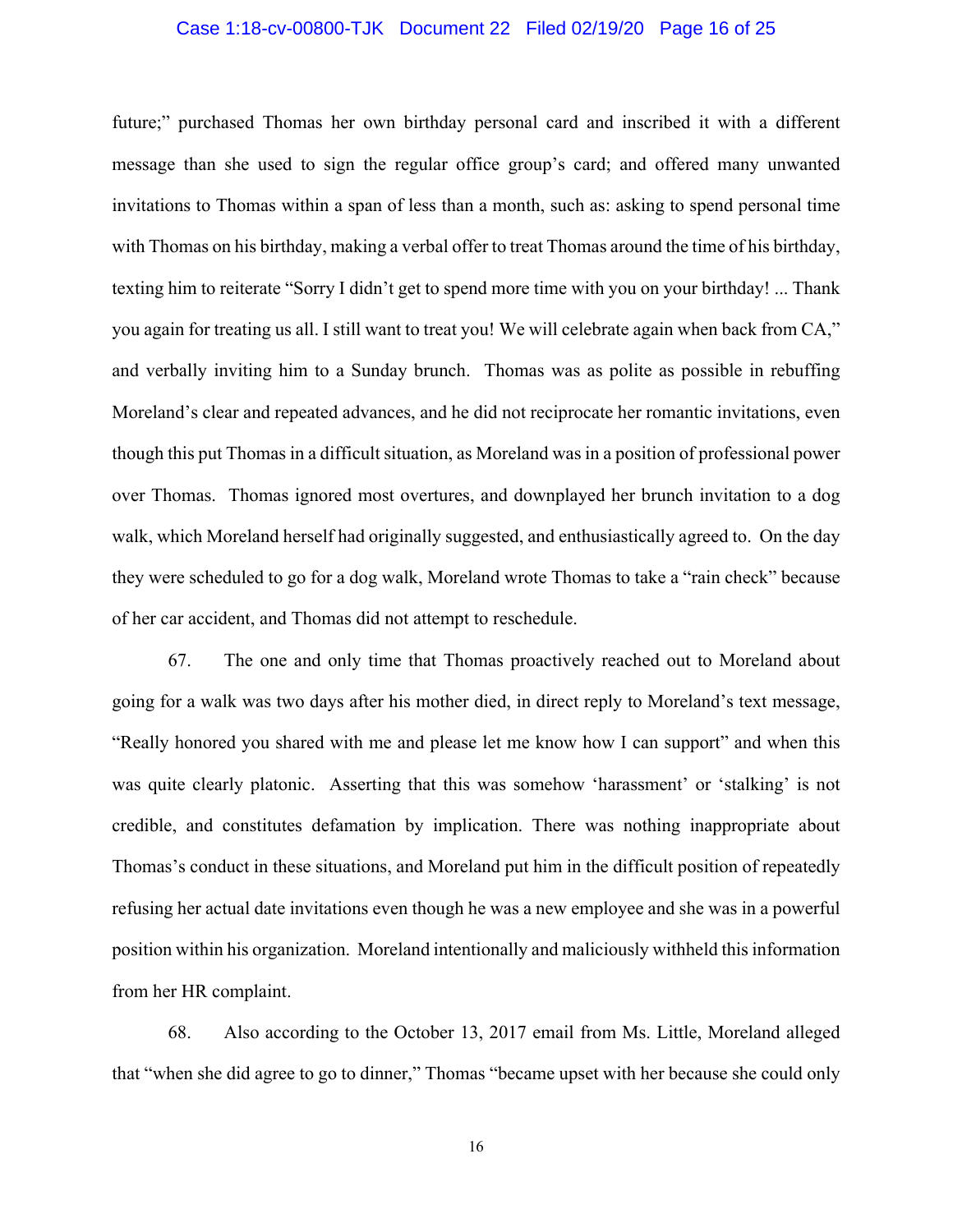#### Case 1:18-cv-00800-TJK Document 22 Filed 02/19/20 Page 17 of 25

stay for 90 [ninety] minutes." This was false and defamatory. Emails show that *Moreland herself invited Thomas to dinner*, *she* "was hoping to have at least until 7," *she* picked the restaurant, *she* selected the time frame, *she* paid for the meal, it lasted forty-five (45) minutes, and Thomas did not "become upset with her" when the dinner was over. During the dinner, which was just seven days after the funeral of Thomas's mother, they discussed grief and loss, as a contemporaneous email demonstrates. Moreland asked Thomas to dinner, and *he* agreed after her many invitations to dine with her only once because he felt this offer was quite clearly platonic and she had offered to "support" him.

69. Also according to the October 13, 2017 email from Ms. Little, Moreland alleged that Thomas had "repeatedly asked if [Thomas] could drive her home." This is false and defamatory. Thomas offered to give her a ride home once: after Moreland had totaled her car; after Moreland had told him that members of her family had died in a car wreck; and only immediately after Thomas had told Moreland that he was driving home to be with his dying mother *that night*. Moreland intentionally and maliciously withheld this information from her HR complaint.

70. Also according to the October 13, 2017 email from Ms. Little, Moreland alleged that Thomas had "asked her if she had slept with [Mr. Pacelle]." This was false and defamatory. Thomas never asked her whether she had slept with Mr. Pacelle, and Thomas and Moreland never discussed any sexual topic at any time whatsoever.

71. Moreland's overarching complaint that she felt "uncomfortable and intimidated" by Thomas is false and defamatory. For example, Moreland herself asked Thomas out to eat no less than four times, Thomas accepted only once, and, on July 20, 2017, **after all of the above alleged events had supposedly taken place that Moreland would later claim "made her feel very uncomfortable and intimidated," Moreland wrote to Thomas in an email: "You are so**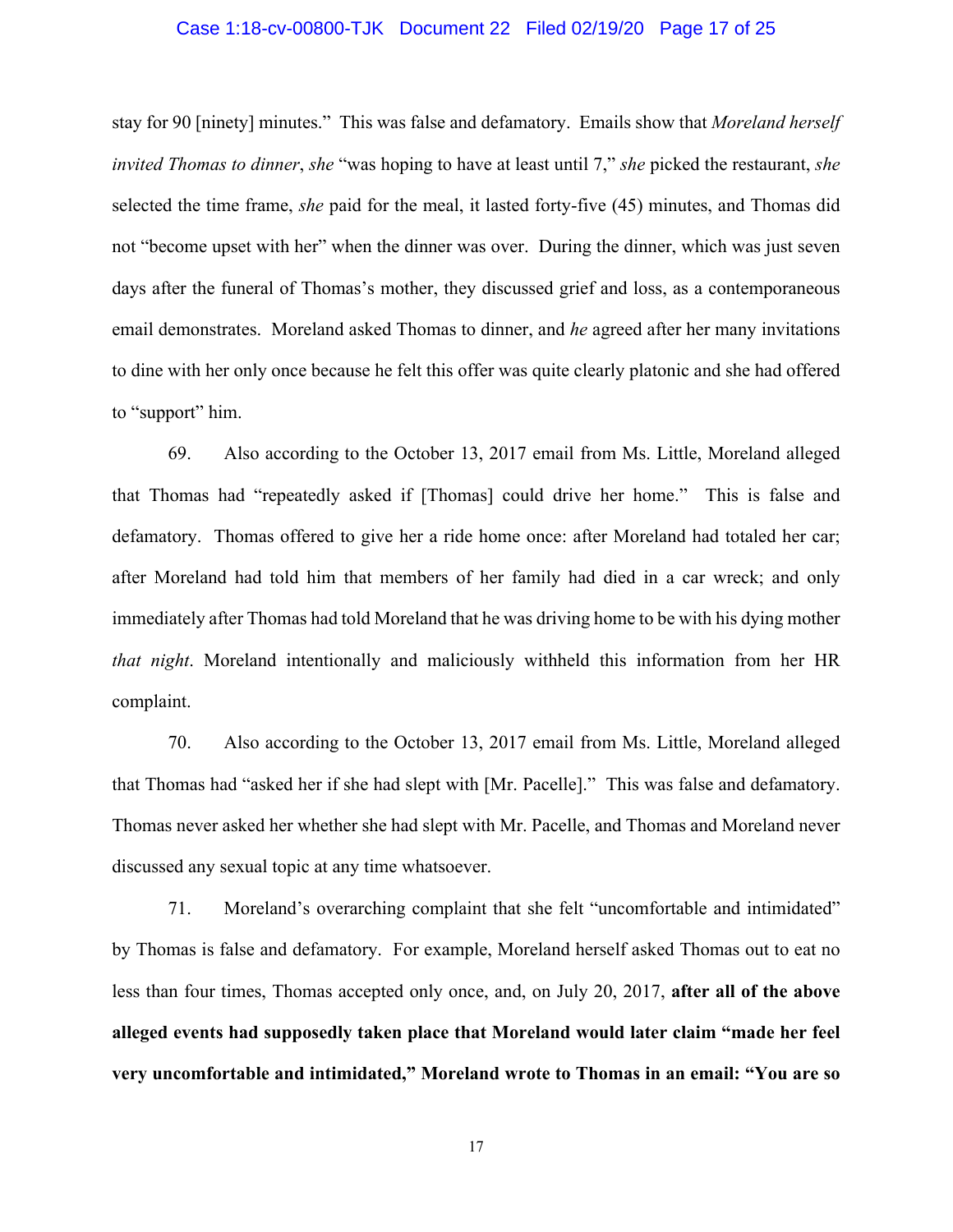#### Case 1:18-cv-00800-TJK Document 22 Filed 02/19/20 Page 18 of 25

**sweet!"; "We're damn lucky to have you and [Woman X]"; and "Hope you are doing well and we'll have to catch up soon! See you tomorrow my friend!"**

72. Also according to the October 13, 2017 email from Ms. Little, "in September," Thomas "made a reference to an incident that happened to a friend of hers earlier this summer that she had not shared with Thomas or anyone else at the HSUS." Thomas noted to HR that this accusation was completely false, but, despite his request, Thomas never received any more information about "an incident that happened to a friend of hers" that summer and about which he both supposedly had gained secret knowledge and somehow "made a reference to." The reason that Thomas never received more information about this allegation is because Moreland had fabricated it.

73. Moreland invented these and similar bizarre allegations in order to falsely portray Thomas as a stalker and get him fired. Moreland also made the allegation about a "reference" Thomas had made "in September" 2017 in order to hide the proximate cause of her complaints to HR in September 2017: Moreland's jealousy, malice, and spitefulness over discovering that Thomas had engaged in a relationship with someone other than Moreland.

74. Moreland was motivated by malice and bad faith to report false and misleading allegations against Thomas because: 1) Moreland wanted to protect Mr. Pacelle, with whom Moreland had a unique "co-dependency," according to Ms. Amundson, from allegations of inappropriate sexist behavior towards women that later led to Pacelle's termination; 2) Moreland wanted to cover up the fact that she, in her role as effectively Thomas's supervisor, had inappropriately asked Thomas out many times, and Thomas had rejected her romantic advances; 3) Moreland was jealous and spiteful of the fact that, after Thomas had rejected Moreland, Thomas had engaged in a romantic relationship with somebody other than Moreland; and 4) Moreland would not have been able to achieve her goal of Thomas's termination if she had told the truth.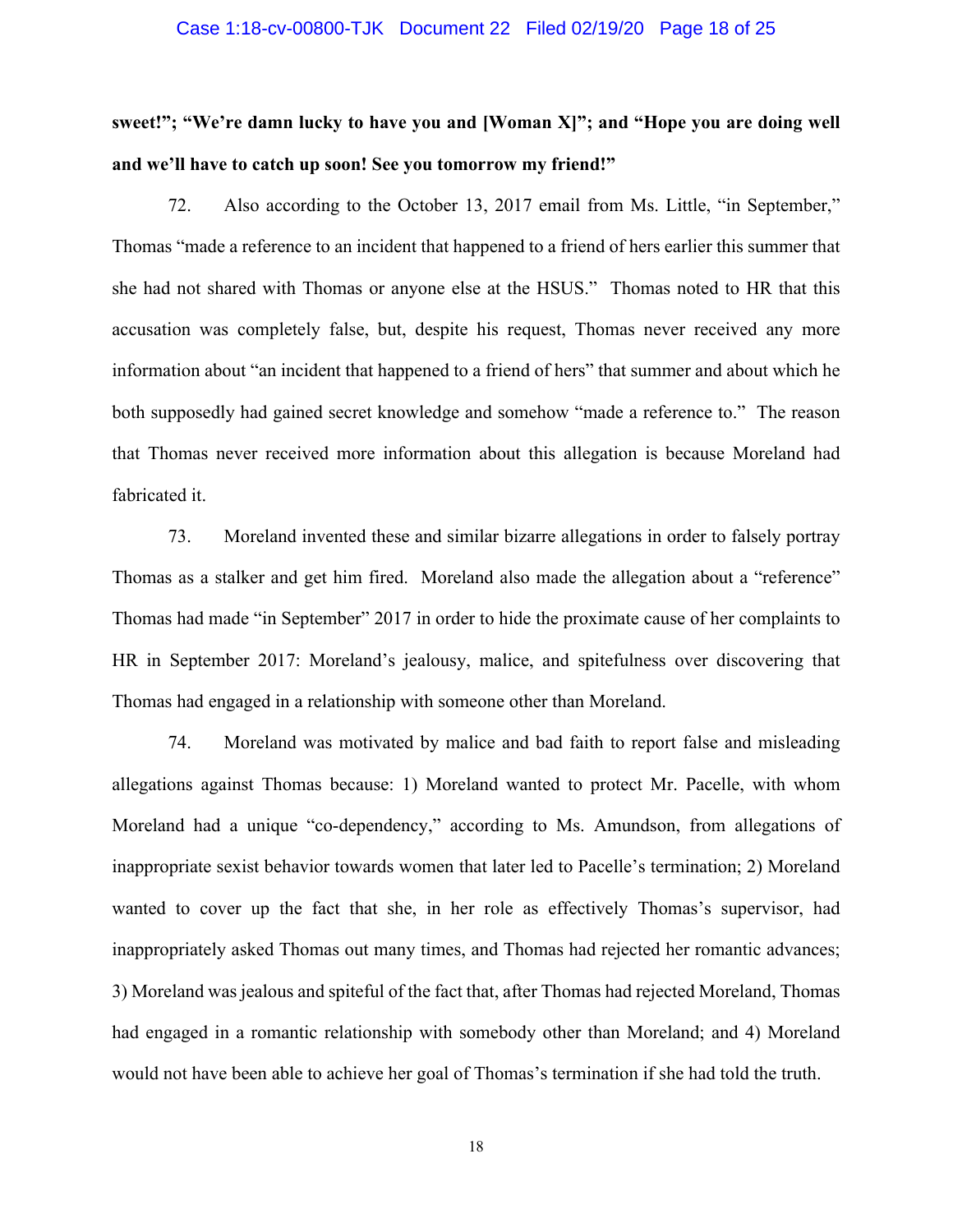#### Case 1:18-cv-00800-TJK Document 22 Filed 02/19/20 Page 19 of 25

75. Moreland used her power within the organization to maliciously influence the investigation in a way that would conceal both her lies and her true motives for filing grievances against Thomas.

76. Within an hour of receiving Ms. Little's email late on a Friday afternoon, Thomas voluntarily provided to the HR Department all text messages ever sent between him and Moreland. They demonstrated Moreland was fabricating her text message allegations. He received no response.

77. On Saturday, October 14, 2017, Thomas voluntarily printed off all emails exchanged between Moreland and himself (other than large group chain emails that were not relevant to the matter at hand). Thomas also provided a narrative denial of other charges, and he placed other events in the all-important context that Moreland had failed to disclose, i.e., communications that occurred in the time immediately surrounding the death of Thomas's mother. Thomas placed these emails in a binder in his desk and emailed HR letting them know that they were free to pick them up at any time. He also individually forwarded a handful of these emails to HR. He received no response. At some point in the following week when Thomas was out of the office, somebody removed the printed emails from his desk.

78. On October 14, 2017, Thomas reported to Ms. Little, Ms. Norbert, and Ms. Amundson: "Crystal is victimizing me and creating an atmosphere of hostility and intimidation in which I'm unable to function personally or professionally. She has abused her power over me. She has defamed me and caused reputational injury to me amongst a group of coworkers, in addition to causing emotional pain and a loss of all the time I've had to spend on this." Thomas received no response.

79. On October 15, 2017, Thomas reported to Ms. Little, Ms. Norbert, and Ms. Amundson: "Despite my clear, written pleas for help, I have received no acknowledgement,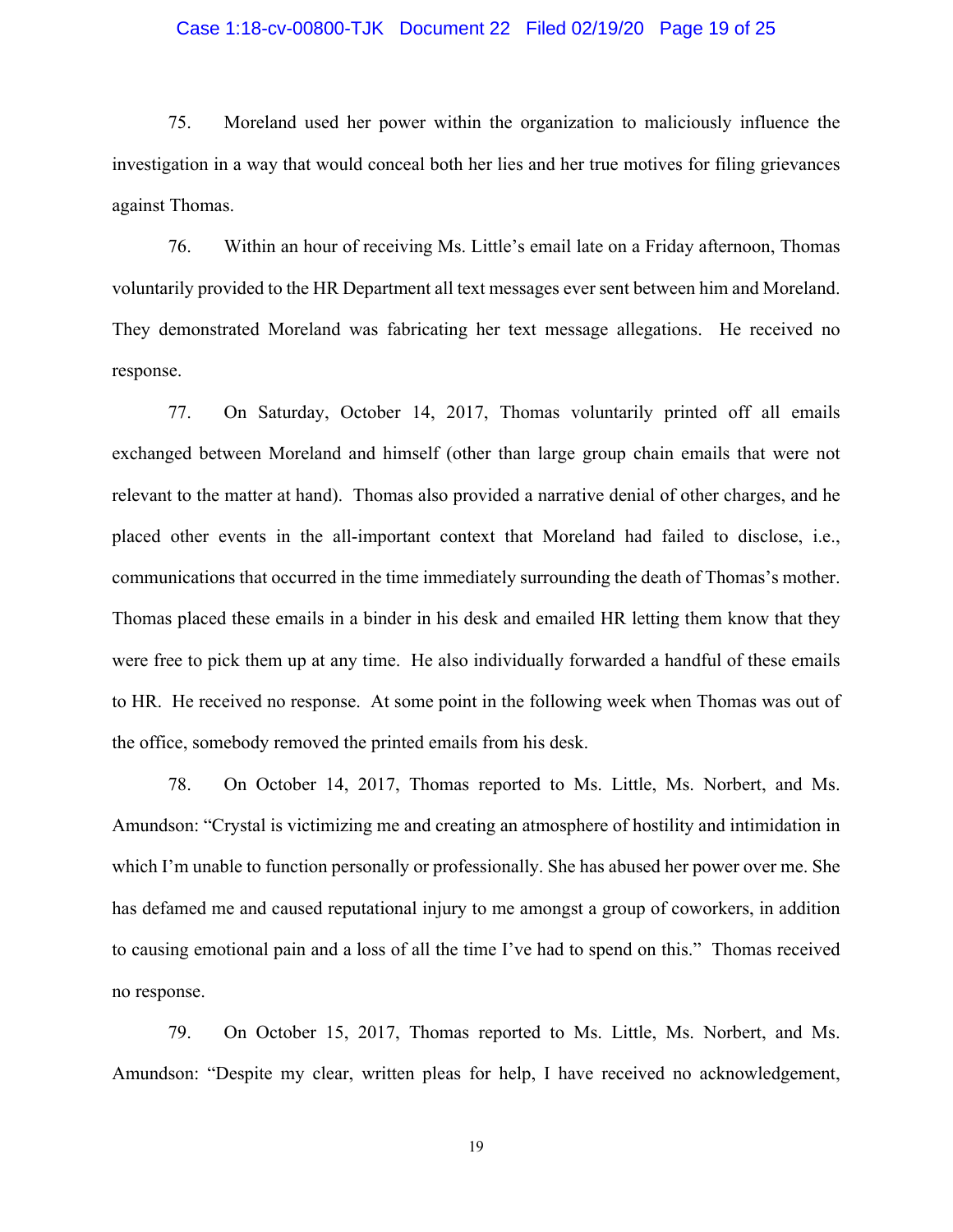#### Case 1:18-cv-00800-TJK Document 22 Filed 02/19/20 Page 20 of 25

concern, support, or any other communication from the HR Department. I AM IN FEAR FOR MY PHYSICAL SAFETY AND YOU HAVE DONE NOTHING ABOUT IT." Thomas received no response.

80. On or about October 16, 2017, HSUS appointed lawyer Becky Branzell from the Office of General Counsel (OGC) to oversee and/or conduct the investigation into Moreland's allegations against Thomas.

81. Thomas had saved all birthday and thank you cards that people at the organization had given him throughout the year. He scanned the birthday card Moreland had given him and emailed it to HR and Ms. Branzell, and he wrote that they could pick up the card from his desk at any time if they wanted to have it. He received no response, and nobody ever came to pick up the card.

82. Thomas provided his work laptop to HSUS immediately after OGC requested it for analysis. He received no further communication about their findings, and, regardless, he had already provided investigators copies of all communications between he and Moreland (except for irrelevant large group chain emails).

83. Upon information and belief, Moreland was interviewed a number of times by the organization, and she maliciously engaged in numerous written and spoken communications with investigators.

84. At no point after Thomas was advised on October 13, 2017 of the allegations made against him did anyone from the organization ever: interview Thomas; send Thomas written questions; let Thomas know how he could clear his name; provide Thomas any other opportunity to address the allegations; respond to the evidence Thomas presented; ask Thomas anything about the allegations whatsoever; reply to Thomas's questions about the allegations; or respond to or investigate Thomas's allegations against Moreland.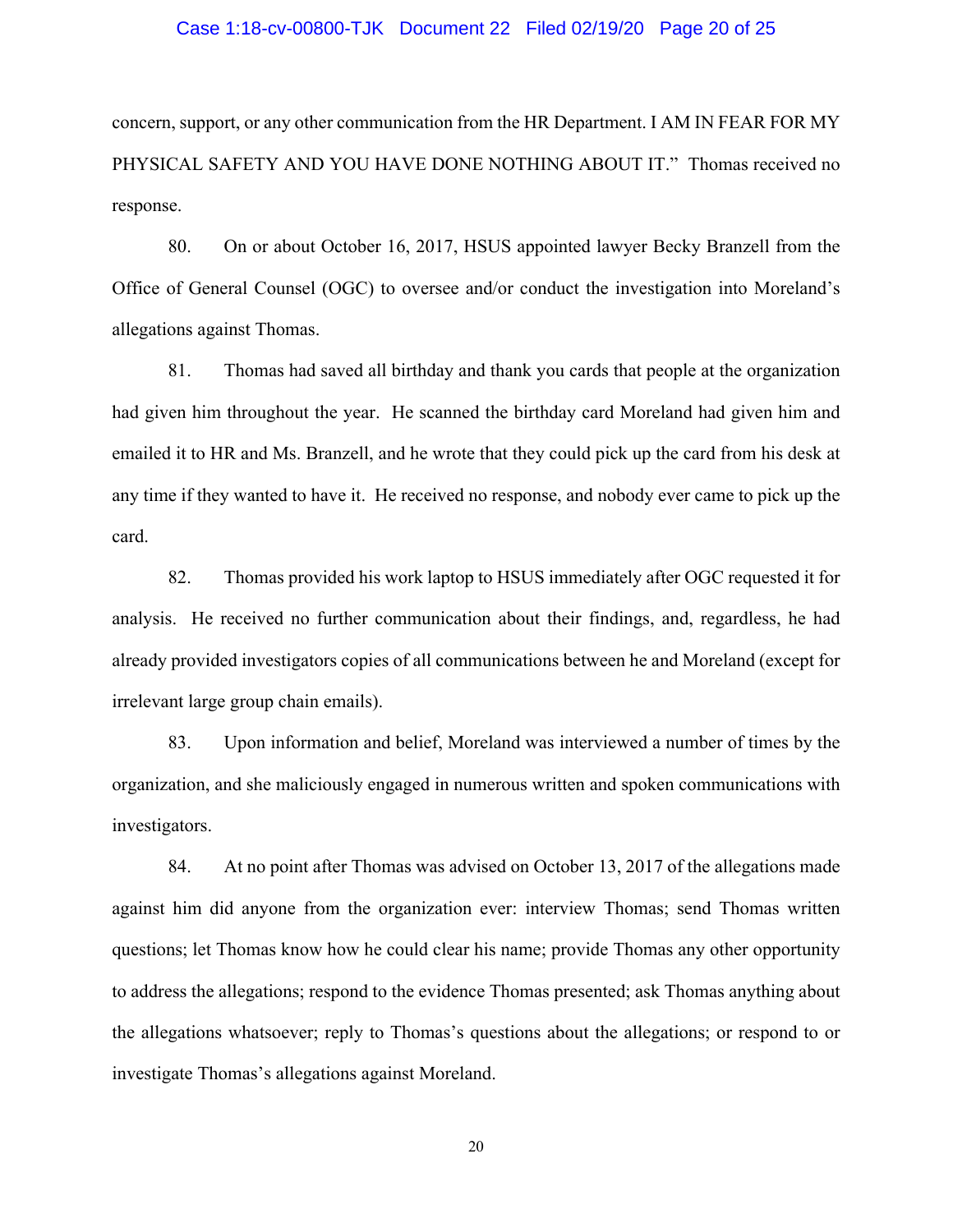#### Case 1:18-cv-00800-TJK Document 22 Filed 02/19/20 Page 21 of 25

85. While Moreland received emails that Thomas wrote to rebut her false accusations, Thomas never received any of Moreland's communications concerning her allegations or responses to his rebuttals.

86. Since Moreland only sometimes worked in the D.C. (Thomas's) office, Thomas asked for and was provided the days that Moreland was working in the D.C. office so he could avoid her. Moreland worked in the D.C. office from October 16 through 20, 2017 and Thomas worked from home from October 16 through 20, 2017 because he feared what else Moreland might do to harm him. However, he was unable to carry out his principal job duties from home, and, thereafter returned to work at the D.C. office.

87. While Thomas would almost always work late hours before Moreland's accusations, he left work early every day after Moreland's allegations if she also happened to be in the office.

88. On or about October 16, 2017, Moreland became aware that Thomas felt that Moreland was making defamatory claims against him and he had hired an attorney.

89. Thomas's cubicle was about twenty feet from and halfway between the offices of Moreland and Ms. Amundson. Thomas could see who entered Amundson's private office from his desk, and Moreland's office had glass walls that allowed anyone to see whom she was speaking to. On the afternoon of October 24, 2017, Moreland and Amundson met privately away from the office.

90. On November 8, 2017 at 10:30 a.m., Thomas was called into Ms. Amundson's office. Ms. Little from HR was also present, and she informed Thomas that she would read him information from a sheet of paper. Thomas asked if this had to do with Moreland's accusations, and Ms. Little said, "Yes." Thomas was given three to five (3-5) minutes to call his lawyer privately, but he was unable to reach her. At approximately 10:35 a.m., Ms. Little informed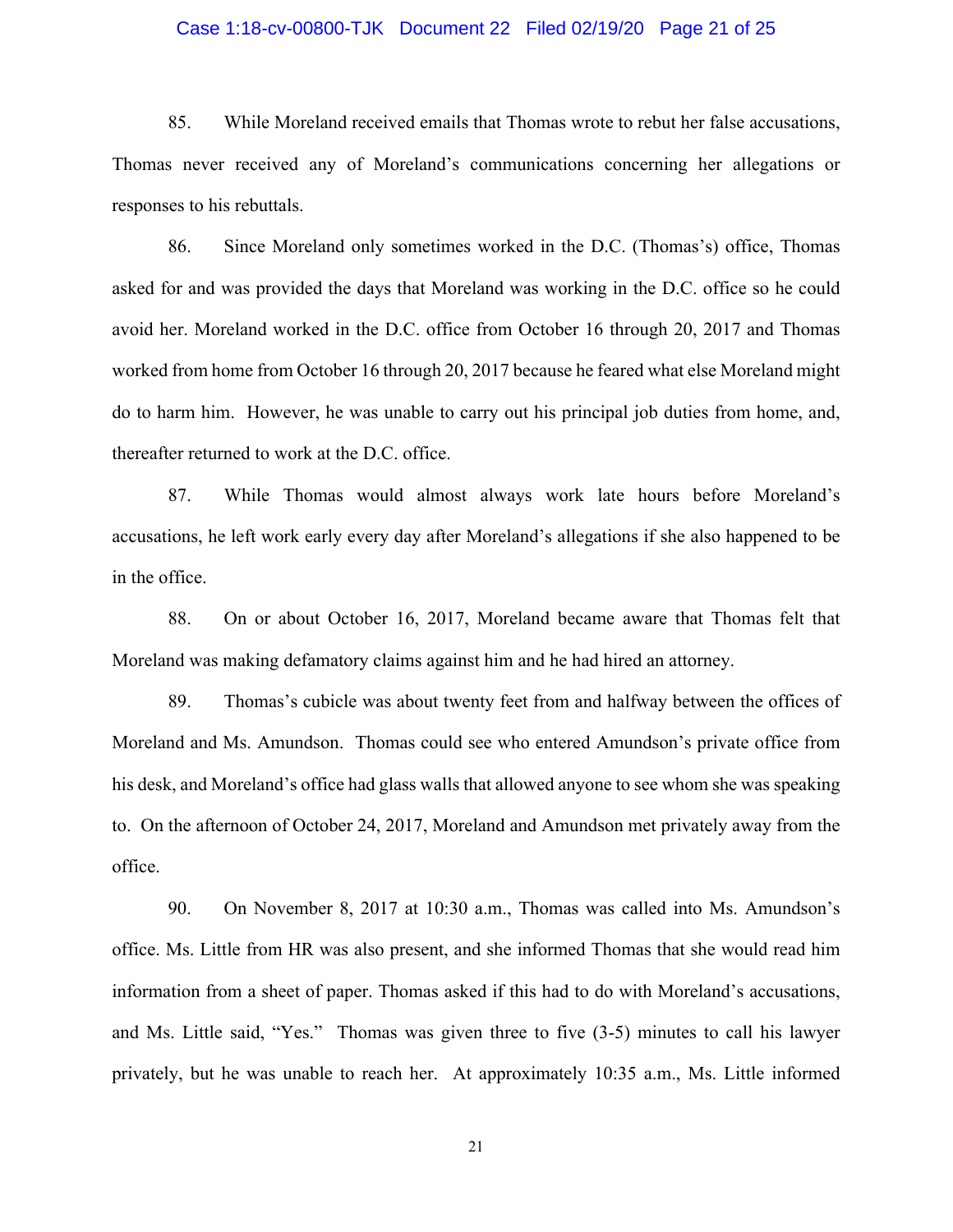#### Case 1:18-cv-00800-TJK Document 22 Filed 02/19/20 Page 22 of 25

Thomas that he had been terminated, must leave the building immediately or be escorted out by security, and that the organization would mail him his personal property.

91. When her malicious attempts against Thomas failed in the face of countervailing evidence, Moreland invented a series of increasingly strident lies to explain her contradictions. Thomas was never given a chance to rebut these allegations and was not even informed about the most serious allegations until after he was fired for them.

92. After Thomas was fired, he learned that Moreland had leveled additional false, defamatory and malicious accusations against him that HR/OGC believed and that caused his termination. After Thomas demonstrated to HSUS that Moreland had invited *him* to dinner, and not the other way around as Moreland had claimed, Moreland was left to attempt to explain why she would invite someone who supposedly made her feel "very uncomfortable and intimidated" a) out to dinner; b) away from the office; c) after work hours; d) on a Friday evening; e) and pay for his meal. According to a November 17, 2017, letter from HSUS' attorney Karla Grossenbacher, Moreland's explanation was that: "Finally, after being pestered repeatedly, Ms. Moreland ultimately went to Café Deluxe with him for a quick bite to eat and only then with the knowledge that two other HSUS employees would be present at all times at another table in the restaurant. Ms. Moreland paid for the meal to mollify [Thomas] who became inordinately upset when Ms. Moreland made clear she was cutting their time together shorter than he wished." This was a completely malicious fabrication; is defamatory; and, unbelievably, **Moreland changed her story after Thomas showed that he turned down Moreland's, repeated, unwanted, private invitations to "treat" him to meals by maliciously attempting to reframe Moreland inviting and paying for Thomas on a Friday night dinner to discuss Thomas's mother's recent death as a harassment / stalking claim against Thomas.** Moreland kept silent about these disturbing allegations for more than four months; did not report this to HR as part of her series of September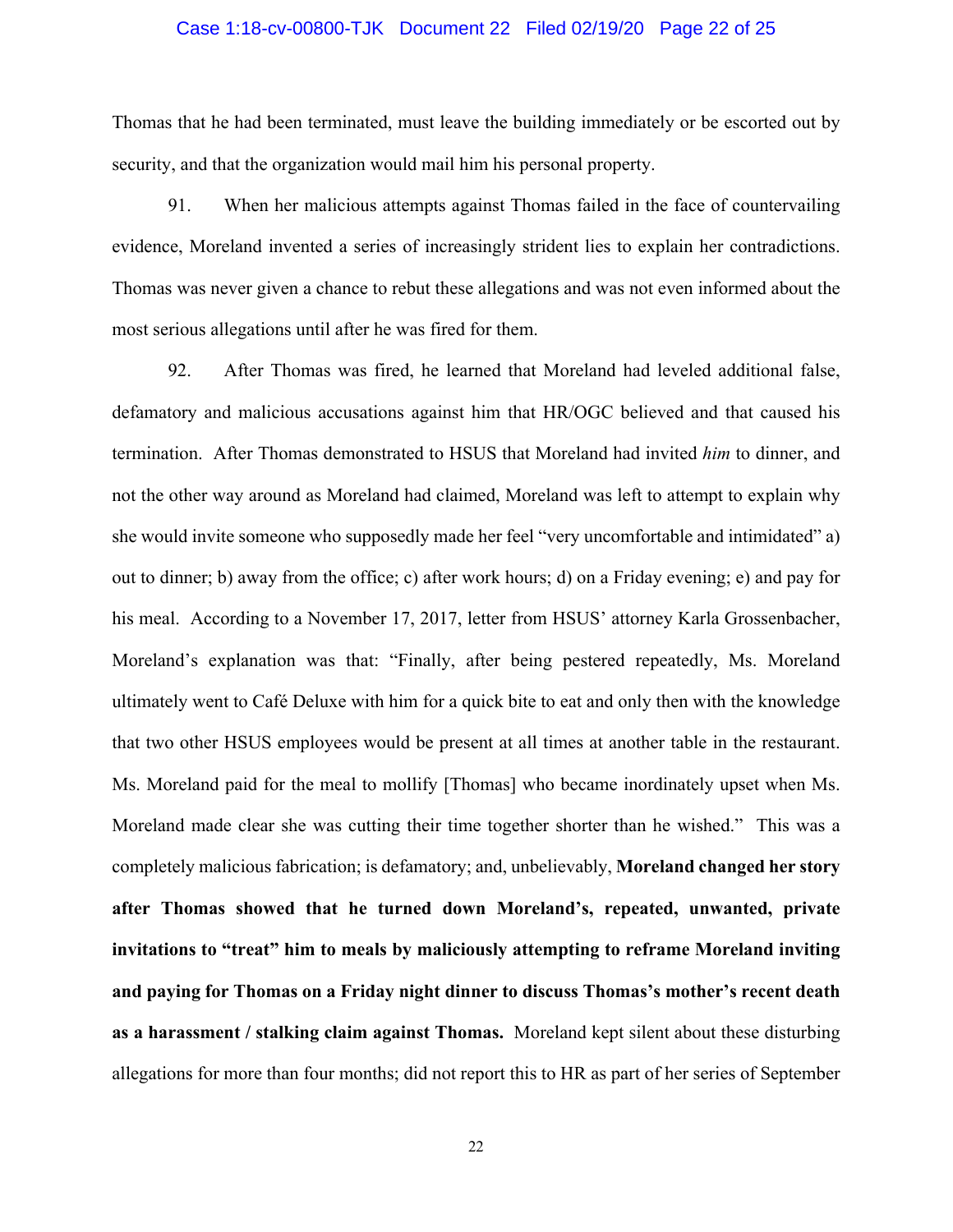#### Case 1:18-cv-00800-TJK Document 22 Filed 02/19/20 Page 23 of 25

or October complaints against him; and only "reported" this to HR after Thomas pointed out to HR that she was lying about her claim that he had invited her to dinner. Nevertheless, she made this extremely offensive and reprehensible allegation, and Thomas only found out about it after he had been fired and HSUS' lawyer gave it as a reason for his termination.

93. On or about the afternoon of November 8, 2017, in a phone conversation between Ms. Branzell and Thomas's lawyer, Branzell stated that the text messages that Moreland and Thomas provided to investigators were identical and supported *Thomas's* story, not Moreland's; however, when Moreland was asked by OGC why she could not reproduce the text messages that she claimed existed, Moreland falsely claimed that she could not reproduce them due to "technical difficulties." This was maliciously false and defamatory: in fact, she could not reproduce them because she had lied about their existence. Admitting that Thomas was telling the truth about these text messages would have demonstrated that Moreland was lying; therefore, she continued to lie about these text messages and never did produce them. Thomas was never given a chance to address this brazen falsehood and learned about it only after he had been fired.

94. HSLF terminated Thomas due to Moreland's malicious and false allegations about and malicious actions concerning Thomas.

95. On or about November 20, 2017, Moreland moved to Hollywood to begin work as the new California State Director of HSUS.

96. From November 8, 2017 through August 10, 2018, Moreland has continued to maliciously conceal evidence from HSUS that would exonerate Thomas of her false charges against him.

#### **COUNT I - DEFAMATION**

97. Thomas hereby incorporates as though restated each of the factual allegations stated in paragraph 1 through 96.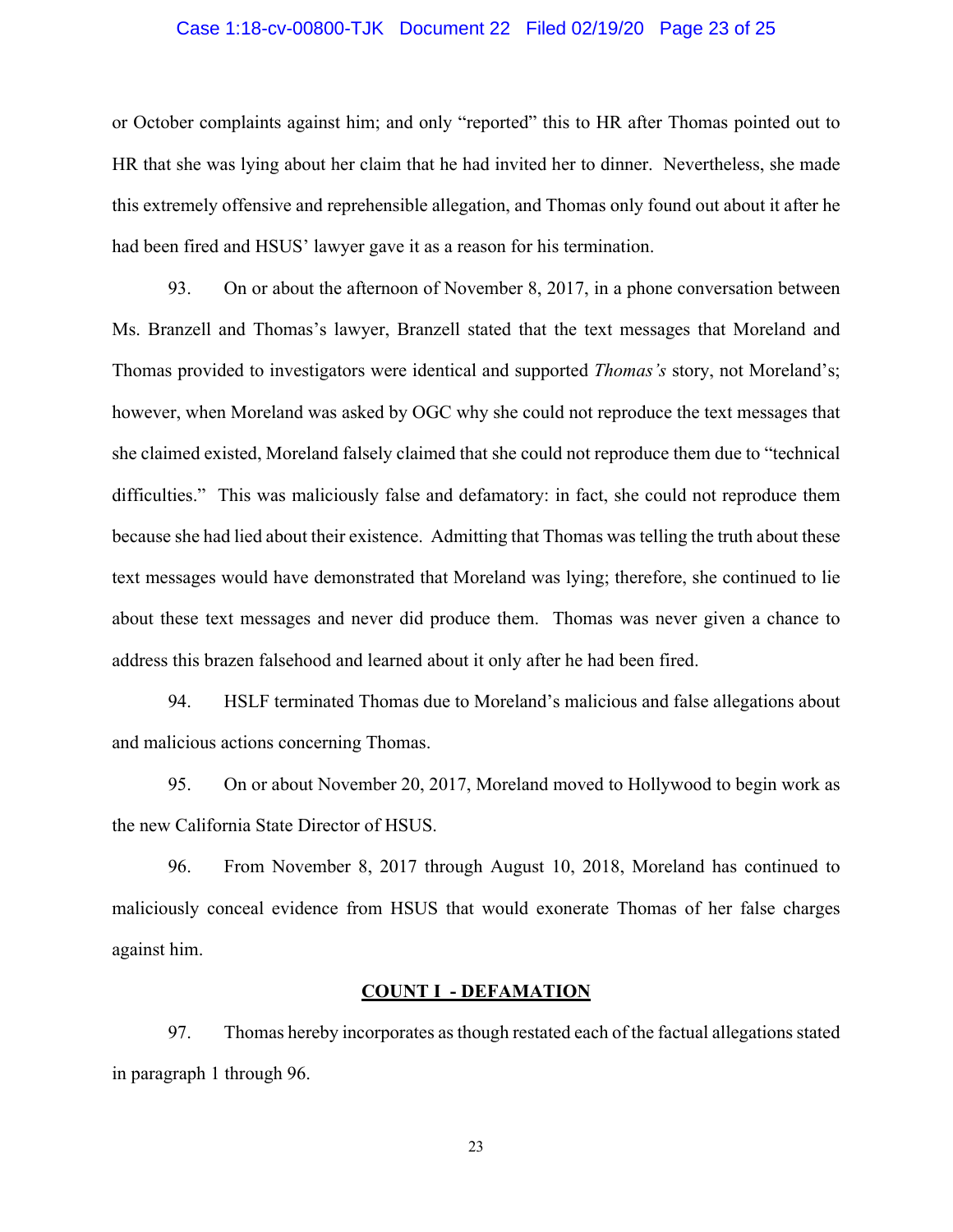#### Case 1:18-cv-00800-TJK Document 22 Filed 02/19/20 Page 24 of 25

98. Stalking is a crime under D.C. Code §22–3133, and falsely accusing an individual of stalking is defamation *per se*.

99. Moreland maliciously made false and *per se* defamatory statements to HSUS and HSLF in bad faith concerning Thomas, including statements indicating that he stalked her.

100. Moreland maliciously published false and *per se* defamatory statements to HSUS and HSLF about Thomas in bad faith and without privilege.

101. Moreland acted with malice when publishing such false and *per se* defamatory statements about Thomas.

102. Moreland maliciously made and published statements to HSUS and HSLF in bad faith and without privilege about Thomas that constitute defamation by implication.

103. The malicious publication of Moreland's false statements constitute defamation *per se* and defamation by implication. Moreland's defamation caused Thomas special harm, specifically causing him to lose his job with HSLF, to suffer injury in his profession or community standing, and to lower him in the estimation of the community. The damage that Moreland wrought has been so severe that Thomas has sought suicide prevention services.

104. As a direct and proximate result of Moreland's conduct, Thomas has sustained, and continues to sustain, damages and injury to his reputation, including but not limited to lost wages, lost future business expectancies, and loss of goodwill, justifying an award of compensatory damages in an amount to be determined at trial.

105. Thomas is also entitled to an award of punitive damages, as Moreland has acted maliciously, willfully, with conscious indifference and reckless disregard of Thomas's rights.

WHEREFORE, Thomas prays that the Court enter judgment against Moreland and requests an award of compensatory and punitive damages in the amount of two million nine